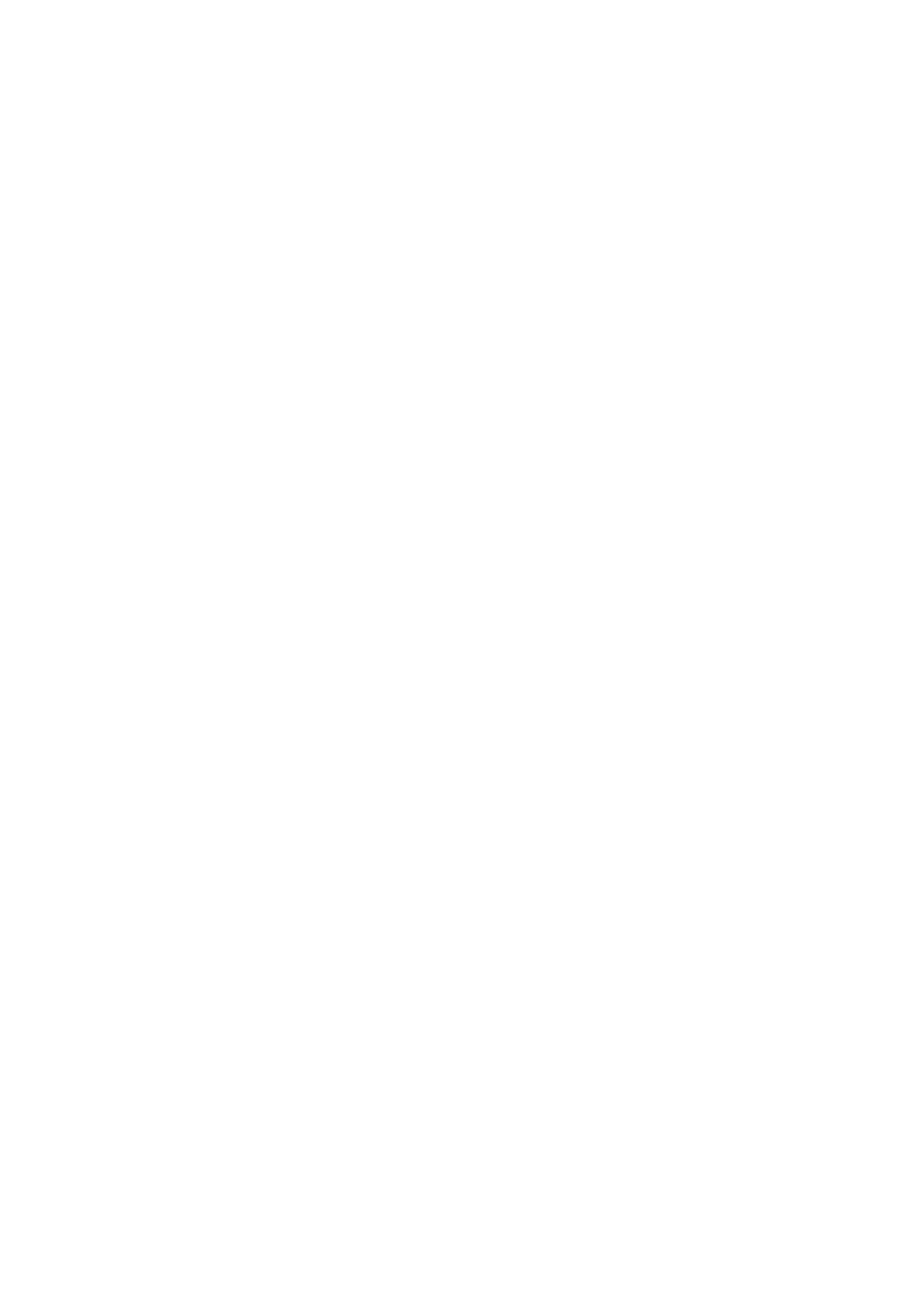# Pandora's Box: Looking into the Conditions of Ageing Single Women in Mindanao

By

Jennifer M. Arbiol

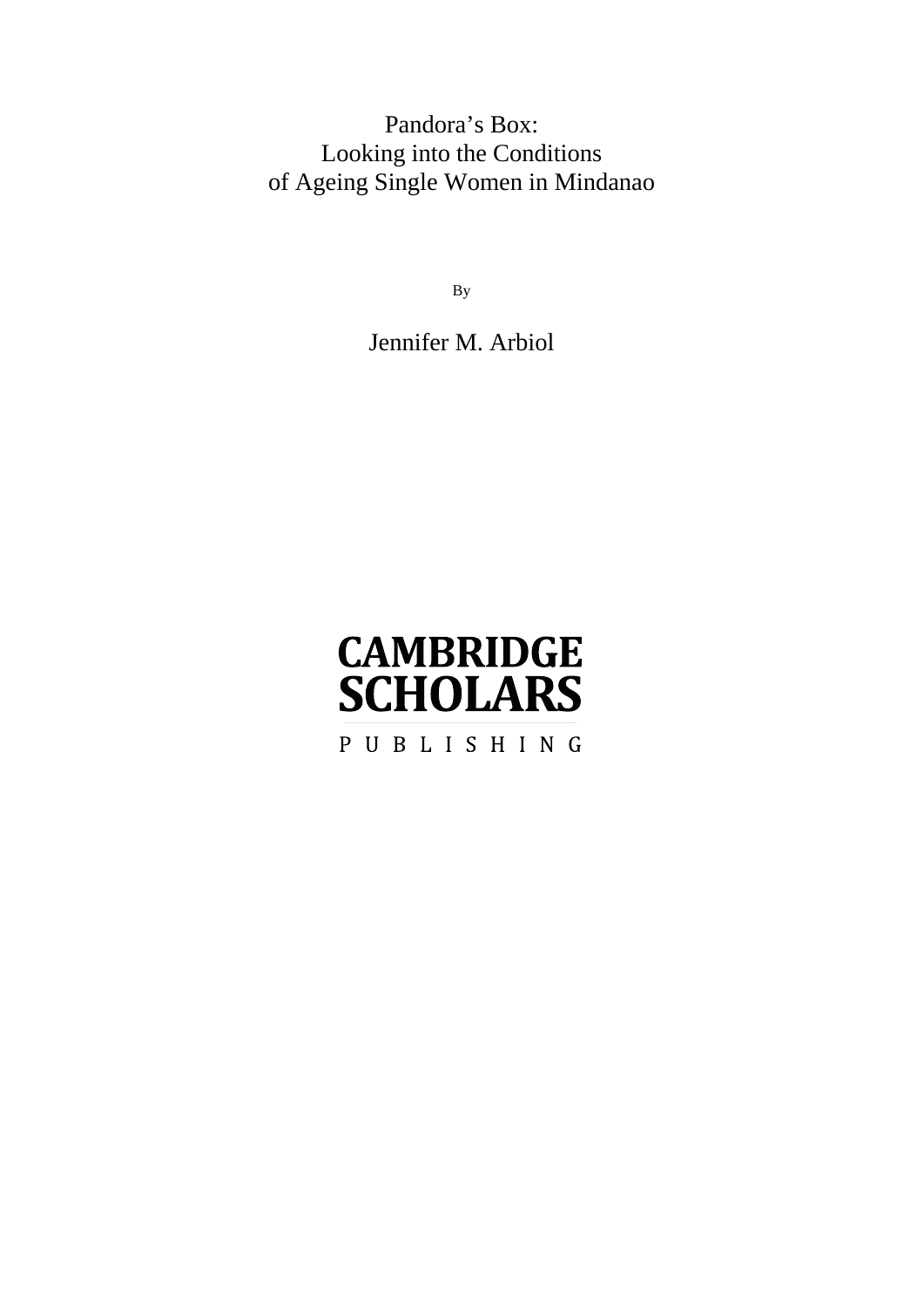Pandora's Box: Looking into the Conditions of Ageing Single Women in Mindanao, by Jennifer M. Arbiol

This book first published 2014

Cambridge Scholars Publishing

12 Back Chapman Street, Newcastle upon Tyne, NE6 2XX, UK

British Library Cataloguing in Publication Data A catalogue record for this book is available from the British Library

Copyright © 2014 by Jennifer M. Arbiol

All rights for this book reserved. No part of this book may be reproduced, stored in a retrieval system, or transmitted, in any form or by any means, electronic, mechanical, photocopying, recording or otherwise, without the prior permission of the copyright owner.

ISBN (10): 1-4438-5689-4, ISBN (13): 978-1-4438-5689-8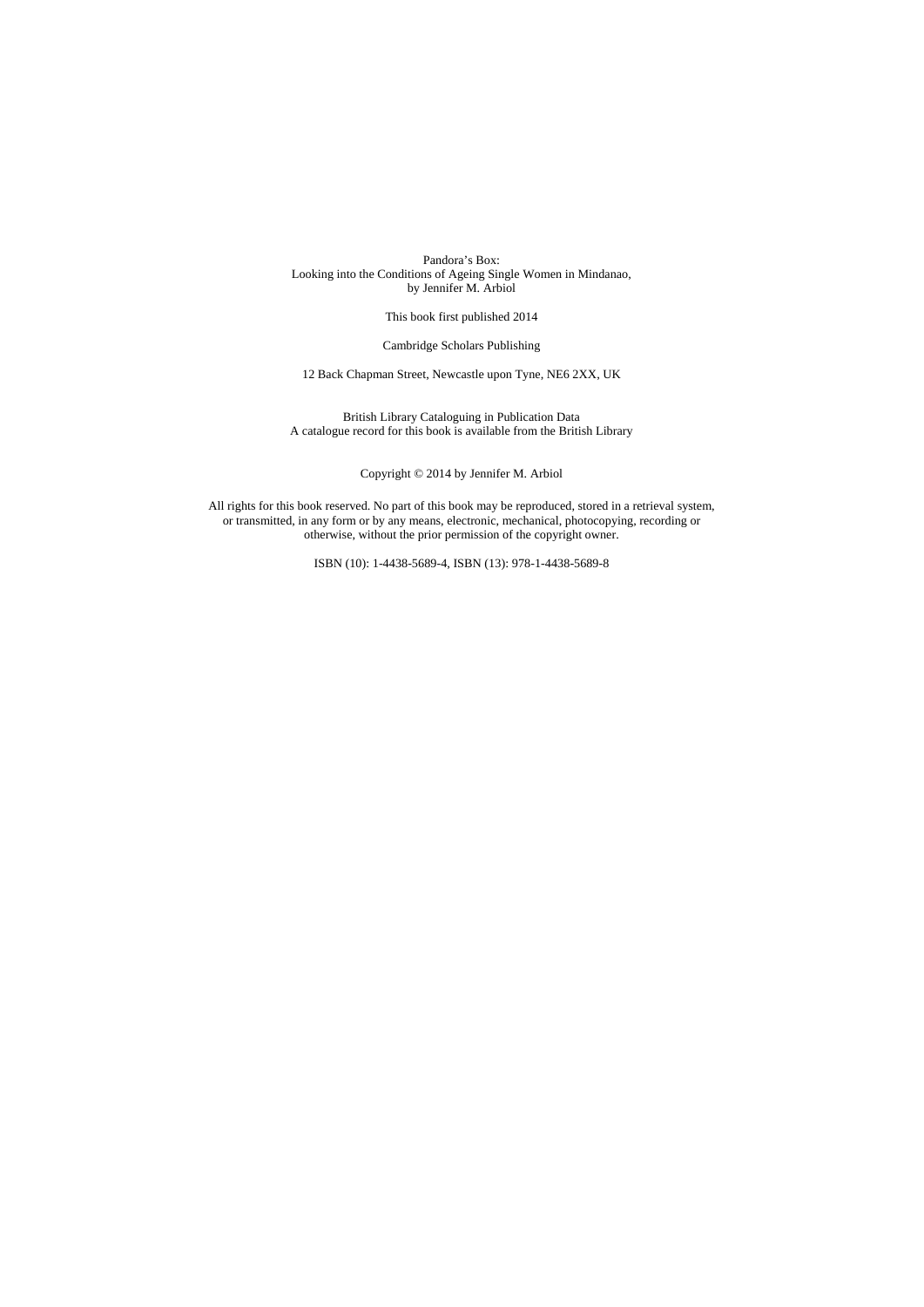This book is dedicated to the ten ageing single women who have entrusted their stories.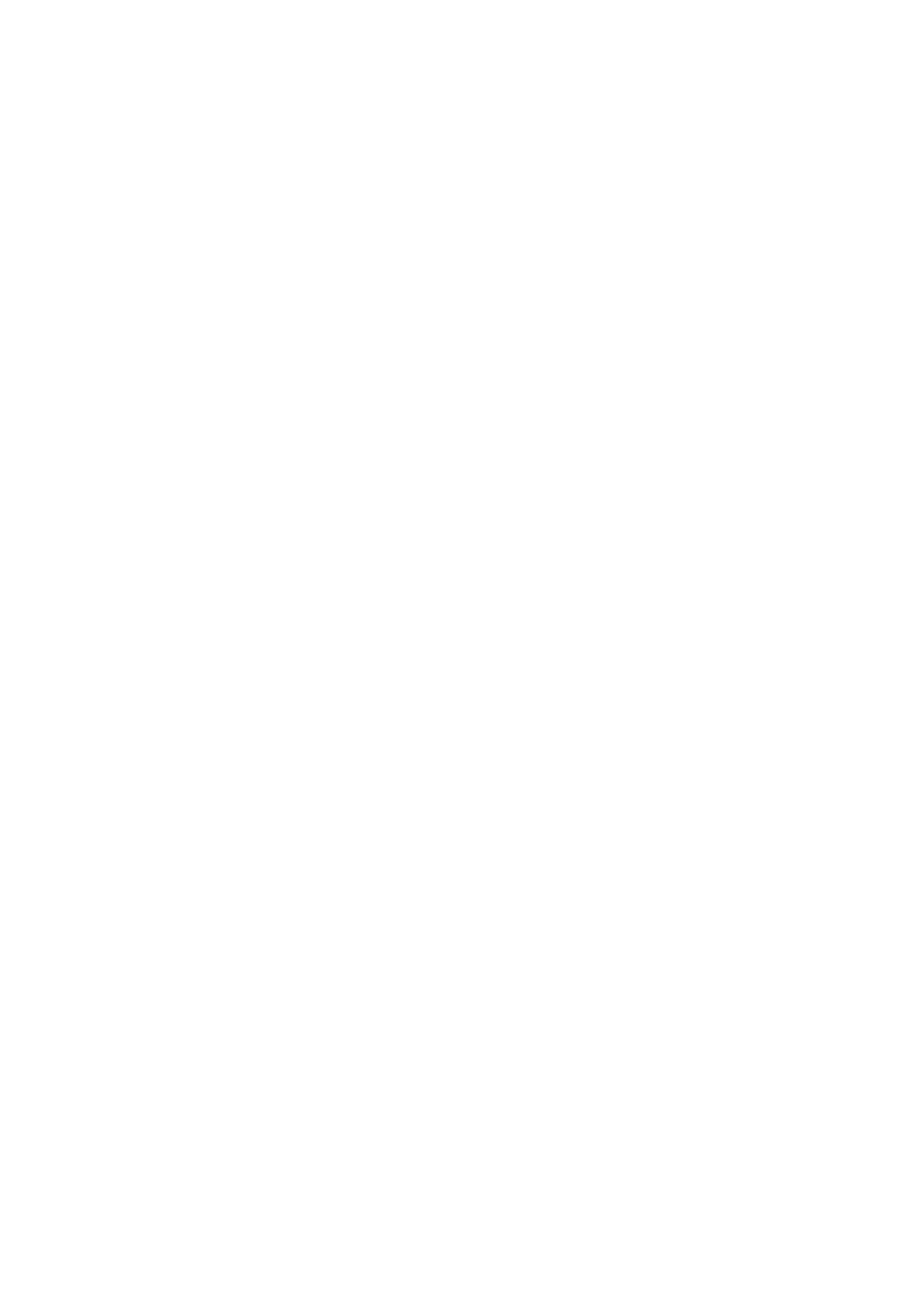# TABLE OF CONTENTS

| Introduction                                   |
|------------------------------------------------|
| Concepts                                       |
| Ageing Single Women                            |
| The Conditions of Ageing Single Women          |
| Summary                                        |
| The Nostalgic Group                            |
| Recommended Activities for Ageing Single Women |
| Insights                                       |
|                                                |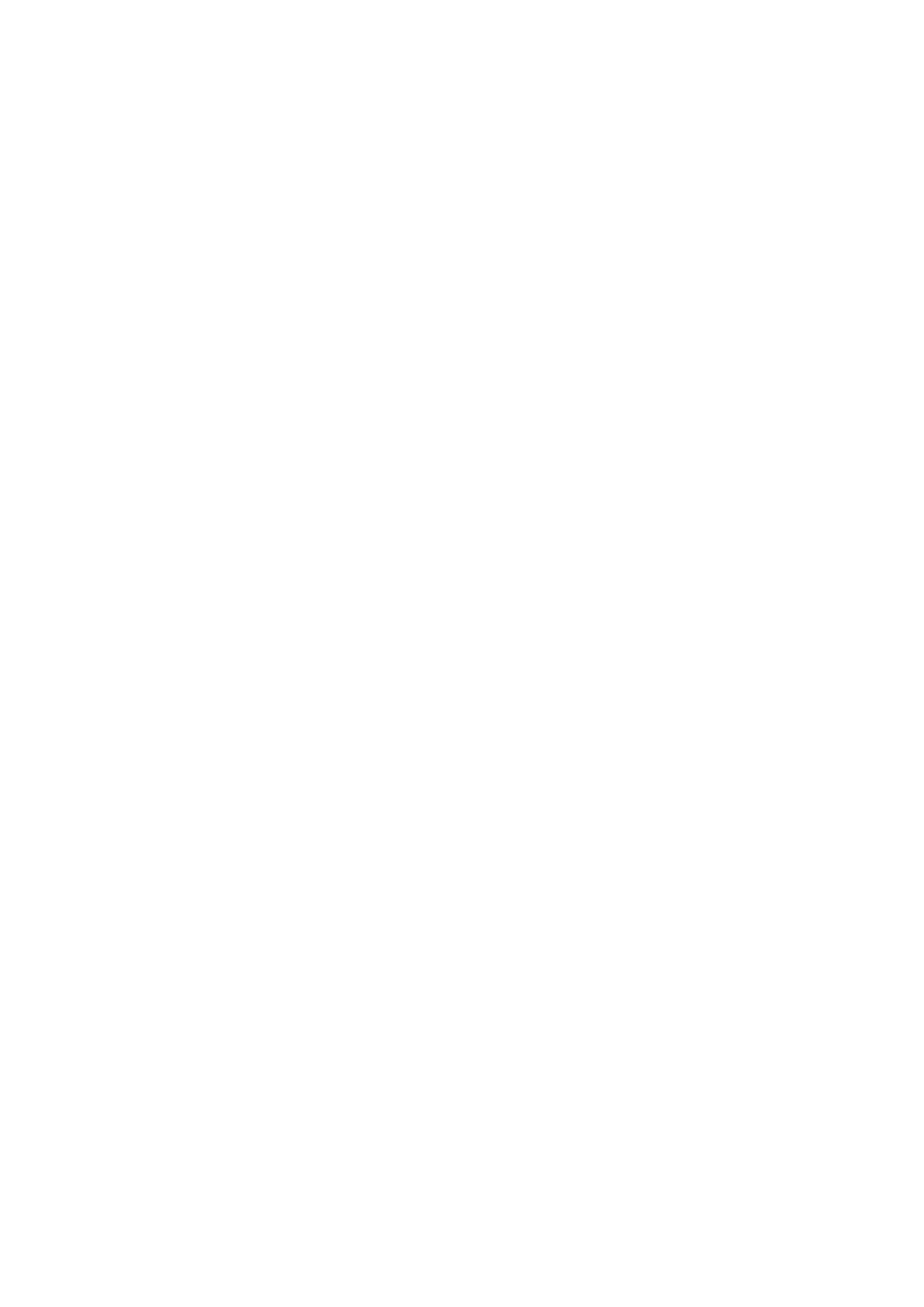# LIST OF TABLES

| Percentage Distribution of Marital Status for Men and Women |  |
|-------------------------------------------------------------|--|
| Aged 65 or Older in 2000                                    |  |
|                                                             |  |
| Profile of the Women based on their Demographic Background  |  |
|                                                             |  |
| Responses of the Women about their Self-Concept             |  |
|                                                             |  |
| Responses of the Women about their Coping with the Theme:   |  |
| Life Crisis: I Will Survive                                 |  |
|                                                             |  |
| Responses of the Women about their Experiences to Ageing    |  |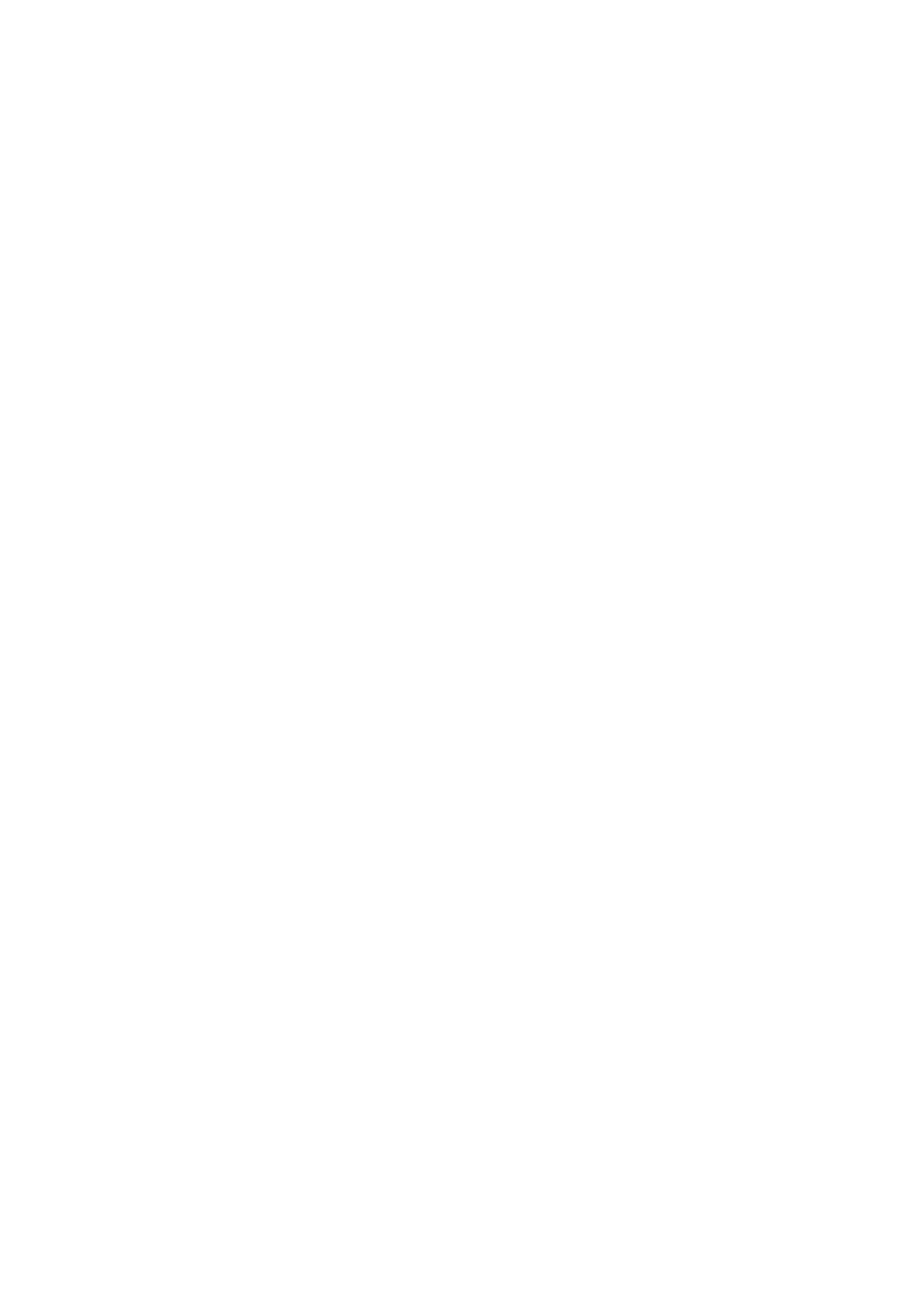## CHAPTER ONE

## **INTRODUCTION**

The progressive ageing of the world's population is a well-known demographic fact among social scientists, policy makers and the general public. The current United Nations (UN) figures show that the number of people aged 60 and over has more than tripled from 205 million in 1950 to 705 million in 2007, and is projected to increase further to almost 2 billion by 2050 (UN 2007). Although the percentages of older persons are significantly greater in developed regions, the number of older people is increasingly larger in the less developed regions. About 66% of older people now live in less developed countries, and their number is expected to increase by 80% in 2050 (UN 2007; Leeson & Harper 2008). Corresponding to the increase in the ageing population is the looming differences in the numbers of elderly women and men. The report indicated that there are approximately 70 million more women aged 60 or older than there are men. This gender imbalance is likely to grow substantially as the life expectancy of women is greater than that of men.

The Philippines is one of the many countries going through this transition. According to the National Statistics Office (2005), the total number of persons aged 60 and over was 4.6 million, accounting for 5.97% of the Philippine population in 2000. This estimate suggests a 22.18% increase from the 1995 baseline number of 3.7 million persons. In terms of the average annual population growth rate, the elderly population grew by 4.39% during the 1995 to 2000. If the growth rate continues, it is projected that the elderly population will double in approximately sixteen years. Furthermore, the surplus of older women over men was evident in the census, the sex ratio being 85 males to 100 females (Ogena 2006).

In the study of the ageing of population, the number of never-married single women aged 60 and over is less recognized, and in most cases had not been accounted for. This is possibly due to data reporting that often examines data for the older population in a broader aspect. For instance, the global estimate has combined the population of older widowed,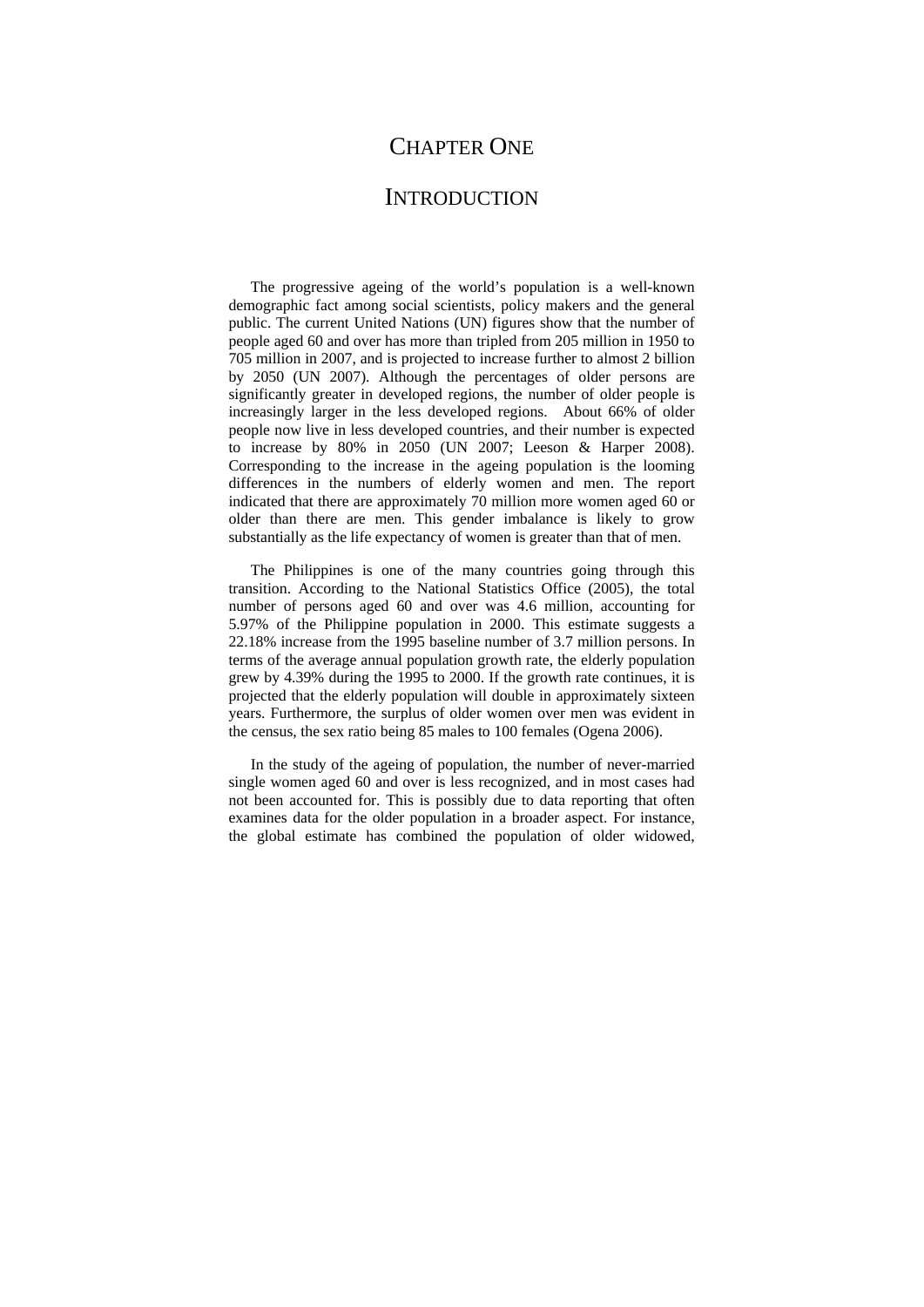#### 2 Chapter One

divorce, separated, and never-married women into one entity as unmarried women, thereby undermining the uniqueness of each population. Each of these groups has different lives, types of role and participation in society, and involvement in familial and peer networks. Marital status can also strongly affect the emotional and economic well-being of older persons as it has a direct impact on living arrangements. Never-married women may approach older age with a different set of skills and attitudes from those who lived in families for most of their adult lives (Cwikel et al. 2006). Therefore, it is important that the lives of never-married elderly women should be studied in their own rights.

It is generally assumed that never-married women have typically represented a very small sector of society. Yet in recent decades, this group has been growing significantly in many countries. The nevermarried constitute about 4% of the elderly female population in the USA (USDHHS 2010). In Barbados, about 26.7% of women between 60 and 74 have never married, and 23.4% accounts for the group aged 75 and above according to Pan American Health Organization. The proportions of never-married women in the oldest age groups are significantly higher than in the younger old-age groups in Europe (Gierveld et al. 2001).

In the Philippines, the proportion of older women remaining as never married is also increasing. According to Nesca (1993), the proportion of never-married women aged 60 and over has increased from 5.8% in 1980 to 6.1% in 1990. More recent figures suggest a further increase of 7% in 2000, considered highest when compared to other countries in Southeast Asia (see Table 1). They also suggest that the proportion of women is higher than men among the never-married elderly population. The results point to the fact that a single life is becoming a reality for an increasing number of women and that greater attention is required in understanding their life experiences. The groups of elderly women who are married, divorced and separated will, in all probability, have children with whom they are in contact and who serve as potential sources of support (Hermalin 2006). This is much less true of the never-married elderly women, thus making them particularly vulnerable to the problem of oldage security.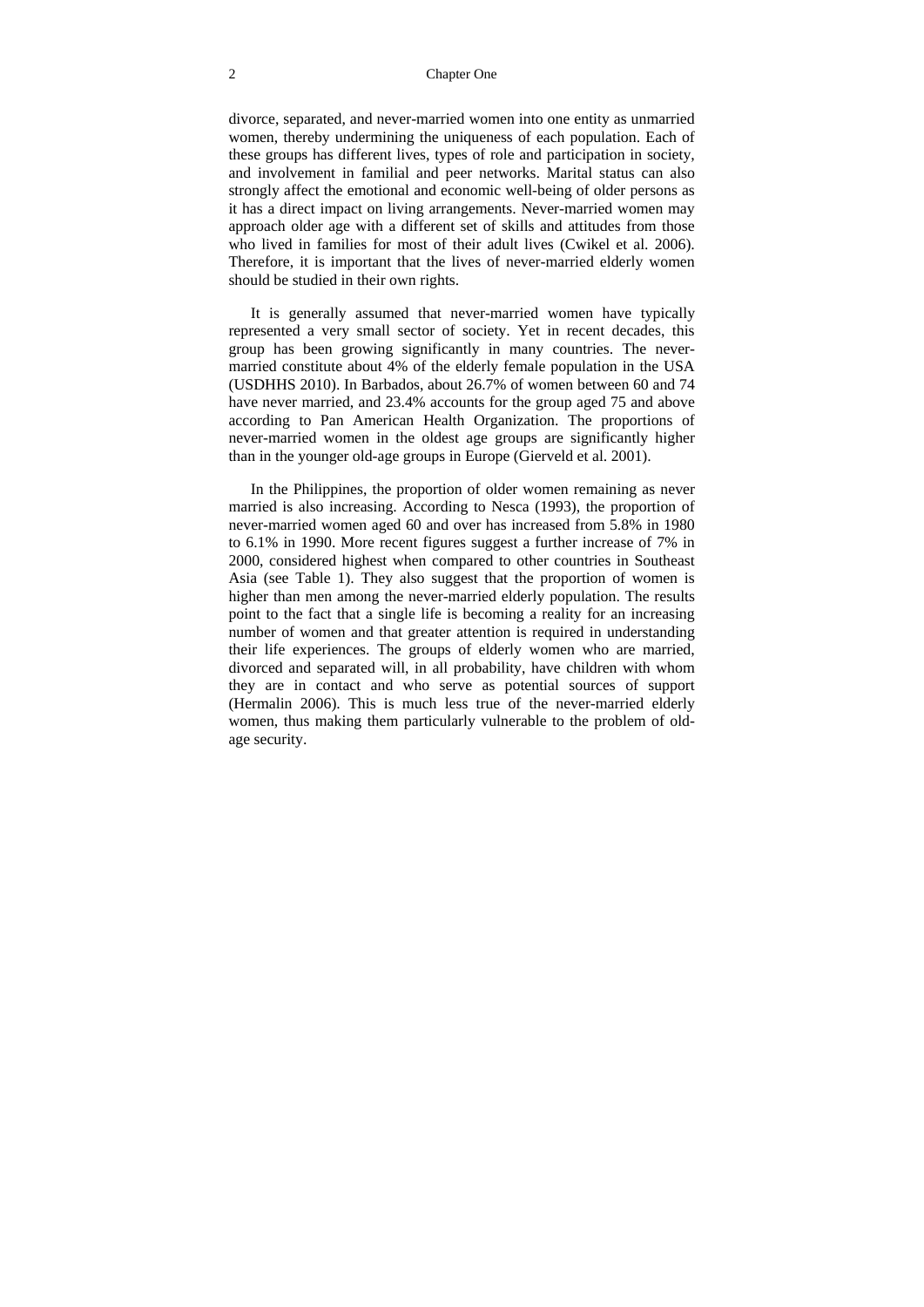|                                                                                                           |         | Married                          | $4.\overline{3}$            | 7.0                           | 2.7       | 3.0                          |                      |                       |
|-----------------------------------------------------------------------------------------------------------|---------|----------------------------------|-----------------------------|-------------------------------|-----------|------------------------------|----------------------|-----------------------|
| Table 1 Percentage Distribution of Marital Status for Men and Women Aged 65 or Older in Southeast Asia in | Women   | Widowed Divorced/Separated Never | 2.8                         |                               |           |                              |                      |                       |
|                                                                                                           |         |                                  |                             | 5811<br>50513<br>504          |           |                              | 60.4                 |                       |
|                                                                                                           |         | Married                          |                             | 4 9 9 9<br>4 4 9 9<br>4 4 9 9 |           |                              | 37.5                 |                       |
|                                                                                                           |         | Married                          | $\frac{4}{3}$ $\frac{1}{2}$ |                               | 4.0       | $\overline{1.6}$             | 0.5                  |                       |
|                                                                                                           | Men     | Widowed Divorced/Separated Never |                             |                               |           | $\tilde{\omega}$             | $\tilde{\mathbf{S}}$ |                       |
|                                                                                                           |         |                                  |                             | 13.3<br>19.3<br>19.3          |           | 19.4                         | 17.4                 |                       |
|                                                                                                           |         | Married                          |                             |                               |           | 81.5<br>76.6<br>77.7<br>81.3 |                      |                       |
| 2000                                                                                                      | Country |                                  | Indonesia                   | Philippines                   | Singapore | Thailand                     | Vietnam              | Source: Hermalin 2006 |

Introduction

| C |   | j |
|---|---|---|
|   |   |   |
|   |   |   |
|   |   |   |
|   |   |   |
|   |   |   |
|   |   |   |
|   |   |   |
|   |   |   |
|   |   |   |
|   |   |   |
|   |   |   |
|   |   |   |
|   |   |   |
|   |   |   |
|   |   |   |
|   |   |   |
|   |   |   |
|   |   |   |
|   |   |   |
|   |   |   |
|   |   |   |
|   |   |   |
|   |   |   |
|   |   |   |
|   |   |   |
|   |   |   |
|   |   |   |
|   |   |   |
|   |   |   |
|   |   |   |
|   |   |   |
|   |   |   |
|   |   |   |
|   |   |   |
|   |   |   |
|   |   |   |
|   |   |   |
|   |   |   |
|   |   |   |
|   |   |   |
|   |   |   |
|   |   |   |
|   |   |   |
|   |   |   |
|   |   |   |
|   |   |   |
|   |   |   |
|   |   |   |
|   |   |   |
|   |   |   |
|   |   |   |
|   |   |   |
|   |   |   |
|   |   |   |
|   |   |   |
|   |   |   |
|   |   |   |
|   |   |   |
|   |   |   |
|   |   |   |
|   |   |   |
|   |   |   |
|   |   |   |
|   | Į |   |
|   |   |   |
|   |   |   |
|   |   |   |
|   |   |   |
|   |   |   |
|   |   |   |
|   |   |   |
|   |   |   |
|   |   |   |
| I |   |   |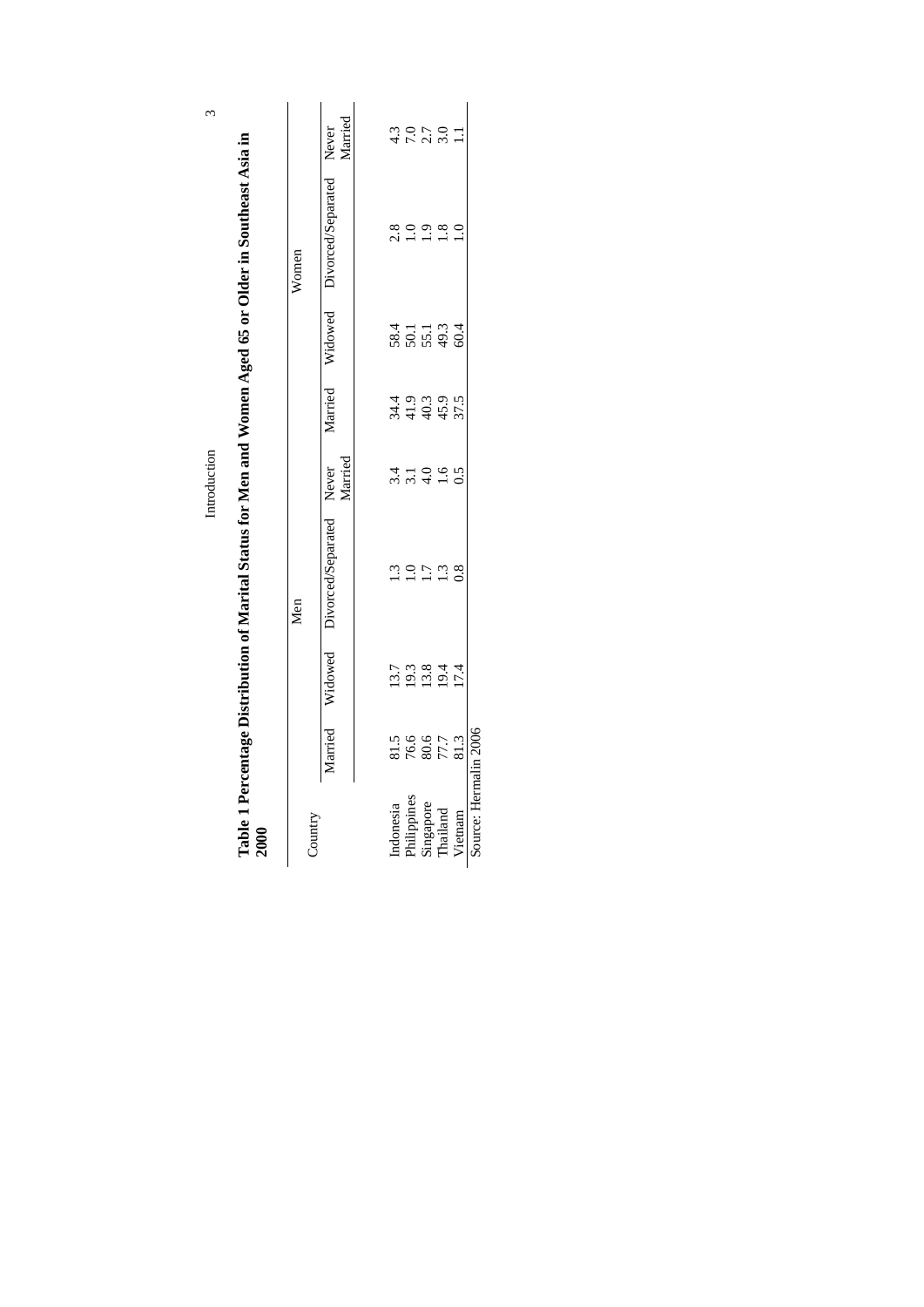#### 4 Chapter One

The available literature on never-married elderly women suggests that individualization is driving the growing population of these people (Beck & Beck-Gernsheims 1995, cited in Reynolds 2010). Although the concept of individualization is now a notion, single women still face the social stigma of being a spinster. They are oftentimes viewed as "damaged," "too picky," or "pitiful" (Oyekunkle 2010). In the Philippines, single women often receive remarks like "*laon*," "*saputon*," and "*pihikan*" (literally meaning unmarried, irritable, and choosy, respectively). They also have to contend with bewildering questions on why they remain single. Conaco (as cited in Sulit 2010) remarked that Filipinos still adhere to the traditional notion that defines women in terms of their reproductive role. Women are expected to get married and have children, and to play a nurturing role in their families. If a woman does not live up to those expectations she often receives negative stereotypes and labels, such as "*matandang dalaga*," and "*naiwanan ng tren*" (literally meaning old maid, and left by the train). Womack (2007) contradicted these views and found that those single women over 60 have healthier and happier lives. They are free from the responsibility of caring for a sick husband, and they enjoy living with friends and family. Vicinus (2010) stressed the importance of single women because they are always ready to help others.

The psychology of ageing is an interface for many of the psychological conceptions about the organization of behaviour (Birren & Fisher 1995). Growing old entails lots of adjustments, not just physically but also psychologically (Rathus & Nevid 2006). Physically, the deterioration of health is a common problem in old age. The prevalence of chronic diseases increases in old age (Rosenberg & Moore 1997; Alavinia & Burdorf 2008), representing a major health problem, and the ageing of the population is a critical "women's health issue" (Belsky 1984, Ruzek 2004). The high cost of care is the most problematic aspect of being ill and in need of medical services (Belsky 1984). Psychologically, a woman's state of mind has a profound effect on her mental health, specifically in the experience of loneliness and dependence on other family members. Ageing also results in other psychological needs that can become a problem, such as the loss of physical attractiveness, support network, and status (Havighurst 2010).

The knowledge on the life experiences, conditions, and characteristics of ageing single women in the Philippines remains limited, and therefore is one of the areas that warrant research attention given the social, physical and psychological adjustments that the ageing population is experiencing.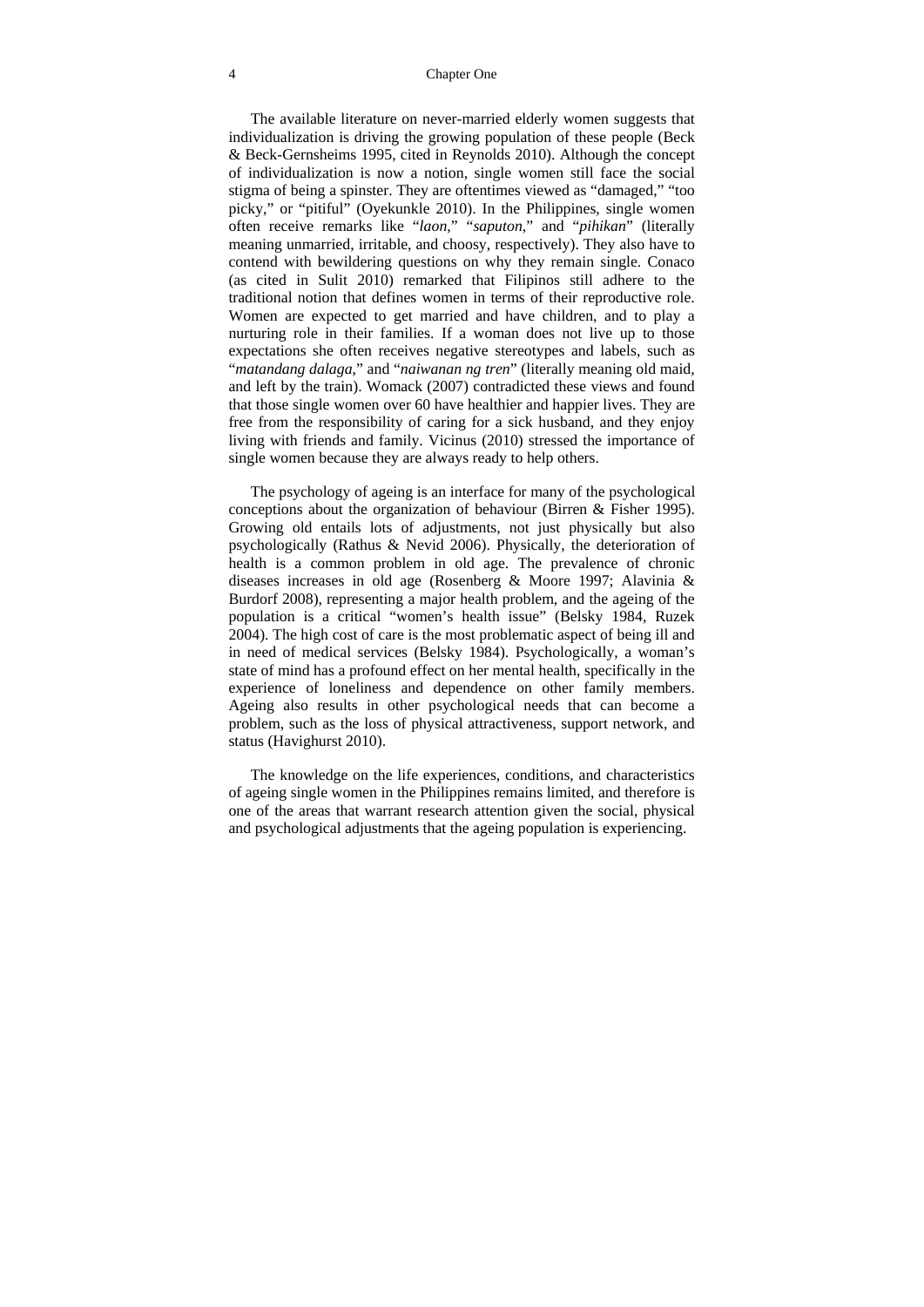#### Introduction 5

This book seeks to explore the life of ageing single women in the Philippines. More specifically, it examines the self-concept of these women. It also identifies their coping mechanisms against the physical, psychological, and social challenges of ageing. It also explores the experiences of the women regarding ageing. It is envisioned that this book will contribute not only towards understanding the lives of never-married elderly women in the Philippines, but also in developing appropriate health and welfare policies and services needed to cater to this growing demographic group.

### **Theoretical and Conceptual Framework**

The developmental systems theory (DST) gives importance to the plasticity, multidirectionality and organizing properties of the person. It studies individuals based on their contexts. McAdams (1995), as cited in Hooker (2002), developed a triarchic model of personality consisting of traits, personal concerns and life stories as a framework to study adulthood based on DST.

The first level is the traits. Traits are generally stable, and are known to be broad, universal, general dispositions that are not tied with contexts. The second level is "personal concerns," recently known as characteristics adaptation. This pertains to goals, developmental tasks, and motivations, the "doing" side of personality that can be discerned by casual friends and acquaintances. The third level is the life story. This refers to the narrative creation of the individual with regard to the meaning of their life. This can be discerned through close or intimate contact with the person.

The McAdams model can be elaborated by adding process constructs to each of the levels. At level I, the trait level, the parallel process construct is the states. State processes include constructs such as emotions, moods, hunger, fatigue and anxiousness. The understanding of state processes in addition to trait structures provides clear conceptualization of the person in context. The parallel process for personal concerns of level II is self-regulatory. Self-regulatory processes include self-efficacy and outcome expectancy. These constructs are usually discussed in relation to specific domains or contexts. The parallel process of life story in level III is self-narration. Self-narration is recounting life narratives such as remembering, reminiscing and storytelling, and is usually influenced by current situations and anticipated events (Hooker 2002).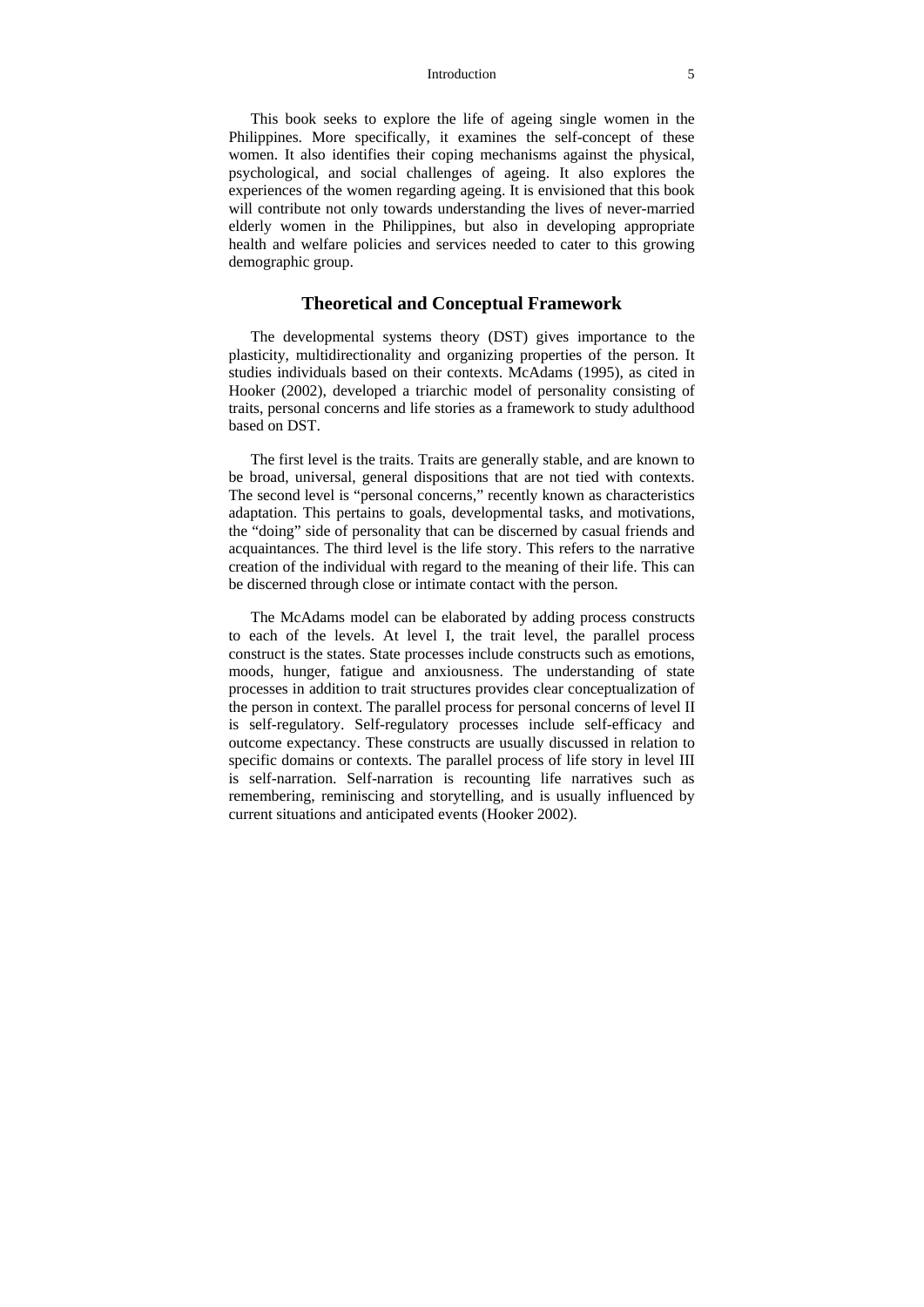

Figure 1. Diagram of the States, Self-concept and Coping of Ageing Single Women

Based on the above discussions, this book explores the specific parallel constructs that have been discussed in the triarchic model, such as the states of ageing single women, their self-concept, and their coping (Figure 1). The states refer to the experiences of ageing single women about ageing; specifically, they refer to their feelings about ageing. This is a parallel construct to level I, the traits. Self-concept and coping pertain to level II of the model, wherein self-concept refers to the views of ageing single women about themselves, which can include positive or negative images of the self, and coping denotes the regulatory processes employed by ageing single women in order to meet the demands of day-to-day living. This study postulates that there is an interrelationship among the parallel constructs of the triarchic model based on the developmental system theory. The states can be shaped by the self-concept of the individual, which at the same time shapes the way they cope with the demands of daily living.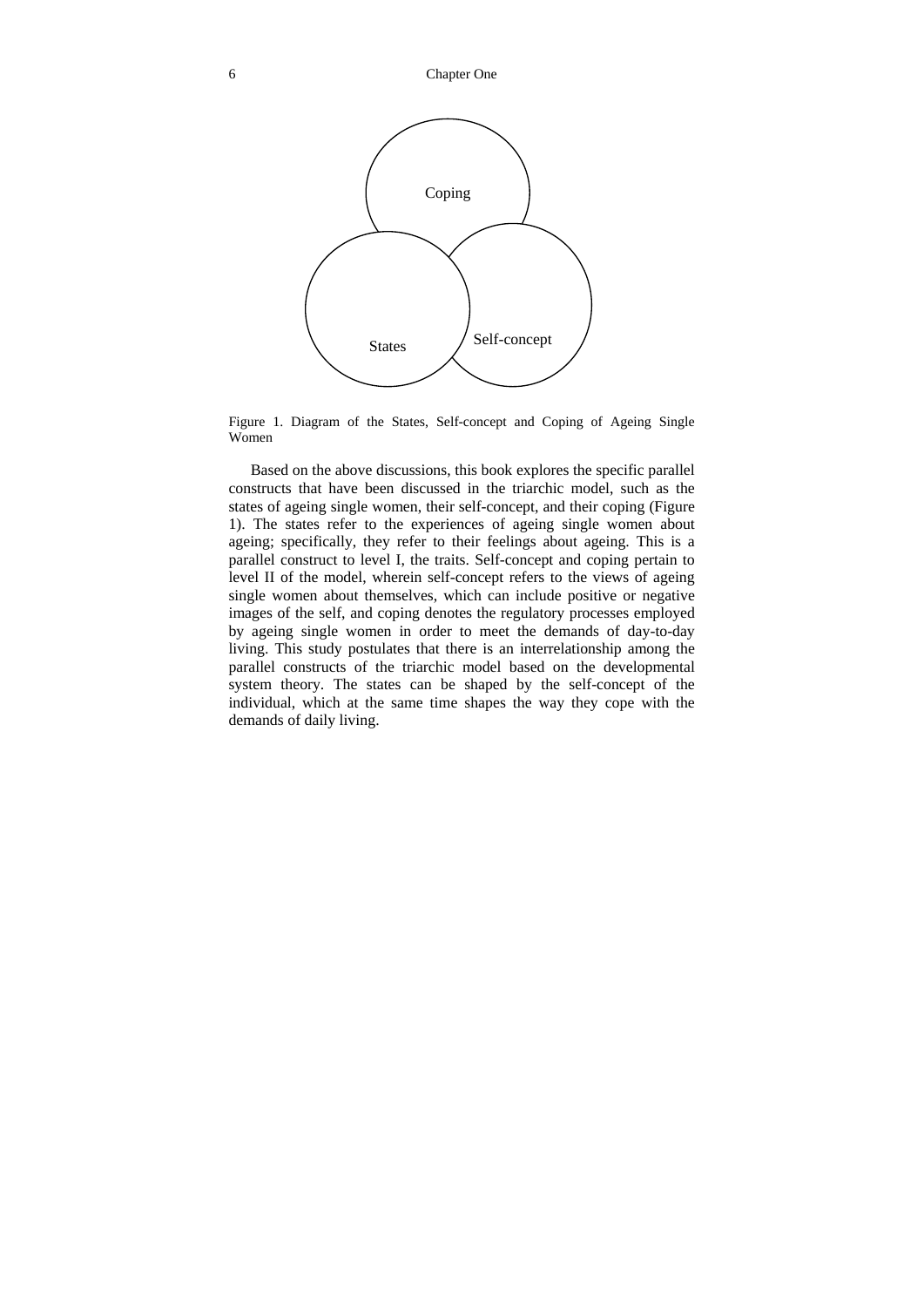## CHAPTER TWO

## **CONCEPTS**

Singleness is often defined as being not married and not currently living with a partner. Age needs to be considered when discerning the different meanings of singleness (Reynolds 2010) as single women aged between 25 and 35 feel the stigma more. It is more acceptable to be single before the age of 25, and at the age of 35 and above, women feel more comfortable in their status as being single (Ganong 2010). Margaret Adams (1976, as cited in Reynolds 2010) offers a comprehensive definition of singleness, emphasizing the social construction of singleness and the results for those living lives that defy the public ideas of femaleness and femininity. She argues that psychological theory is used to define singleness, which is essentially a social situation in terms of deviance and deficiency. The single state is best viewed as socially constructed. It is a discourse that regulates conduct, and a discussion that naturalizes and pathologizes, creating areas of visibility and invisibility, mystifying some forms of being while normalizing others. Ganong (2010, as cited in ANI 2010) expands on the feelings of single women as highly visible and invisible. Heightened visibility comes from the feelings of exposure, and invisibility comes from assumptions made by others. For instance, single women are highly visible at weddings, whereas they are highly invisible in discussions pertaining to issues about children and family.

Byrne and Carr (2005, as cited in Reynolds 2010) offer a plausible explanation on the opposing views toward single women, suggesting that single women are trapped in a "cultural lag" between macro and social changes that encourage singleness as a desirable option and persistent cultural ideals that retain marriage as the ideal state. Thus, the epitome of married life is an ideal state for most people in society amidst the changing paradigm to individualization. The ideal state of a married life is often popularized in romance novels, romantic movies and drama series in television shows. For instance, the highly rated TV series *Sex and the City*, recently turned into a movie, depicts four single middle-aged women who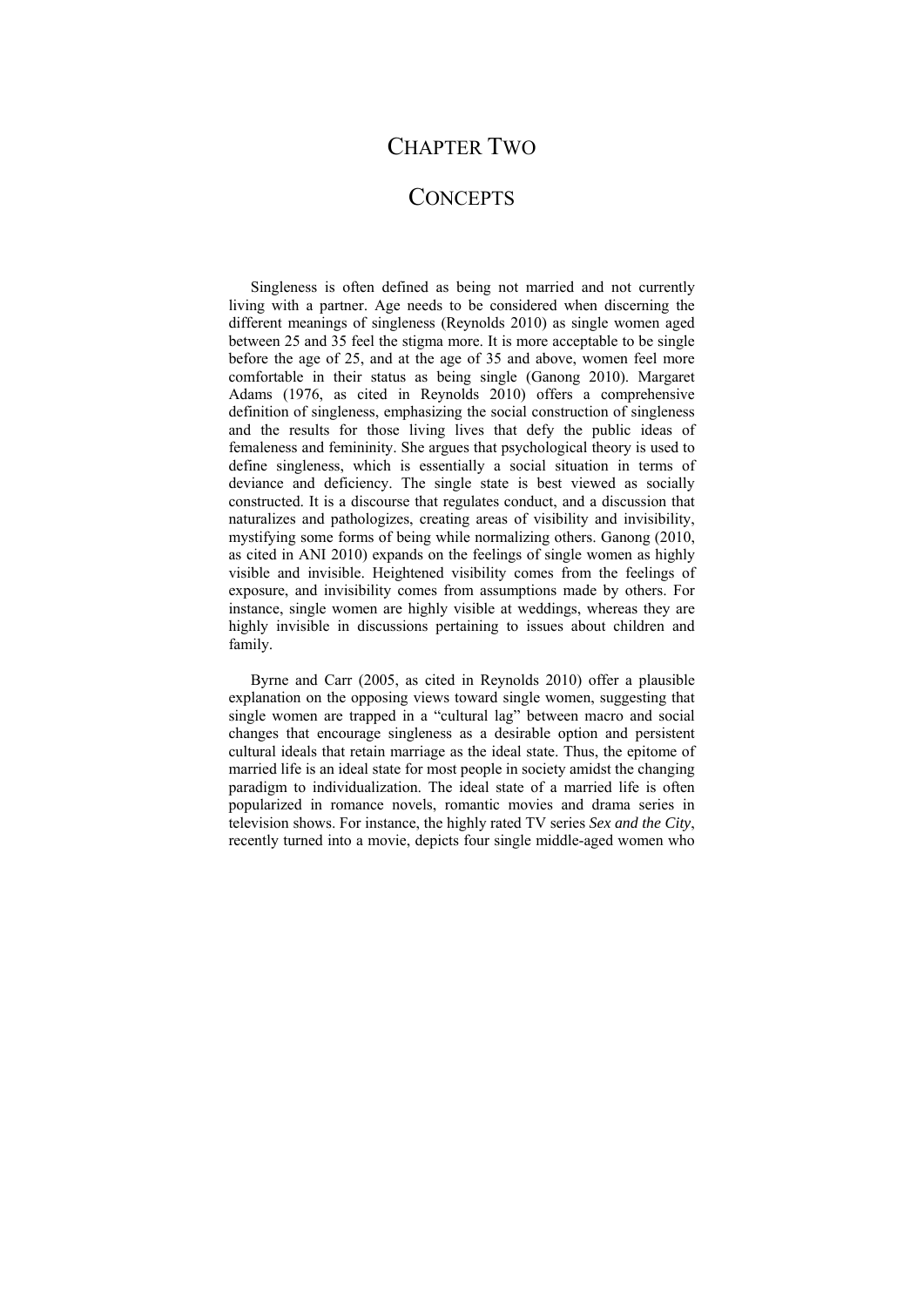are successful in their careers but spend time chasing men and end up married (ANI 2010).

Single life is becoming a reality for increasing numbers of older women, whether widowed, divorced, abandoned or unmarried (Pan American Health Organization 2010). In the 1990s approximately 8% of women in their seventies or eighties had never married, and the proportion of women who never marry or have a child seems likely to increase in developed countries (Cwikel, Gramother & Lee 2005). Moreover, in 2005 49% of women over 16 years in Great Britain were married, and 10% were cohabiting; outside these categories are 41% who were single, widowed, divorced or separated. Information from the 2001 census shows that 30% of households in England and Wales were one-person households, an increase from 26.3% in 1991. In Germany, as with the United Kingdom, single-person households are growing in number (Reynolds 2010). A study from the University of Missouri (2010) reported that in 2009 approximately 40% of adults were single according to the U.S. Census Bureau.

The number of single women is also rising in the Philippines (Sulit 2010). Ramiro and Cruz's study, as cited in Sulit (2010), displays that 44% of respondents reported that they were happy being single, while 37% reported being very happy. Despite this, Conaco (cited in Sulit 2010) remarks that Filipinos still possess the traditional notion that defines women in terms of their reproductive role. Women are expected to get married and have children, and to play a nurturing role in their families. Thus, if a woman does not live up to those expectations of the society they often receive negative stereotypes and labels, such as "*matandang dalag*a" and "*naiwanan ng tren*" (meaning "old maid" and "left by the train," respectively).

Apuan (2010) conducted a study to examine the experiences about ageing of 25 women between 63 and 70 of varying statuses, such as married, single, widow and separated. Data were analyzed using the parameters of feminist qualitative research. Findings revealed that the physical condition of women during this life stage has the greatest impact on their subjective feeling of being old. Others experienced ageing through social nodal points. Mandatory retirement served to create options for women to renegotiate their relationships and achieve more control over their lives. Furthermore, the family continues to provide a structure for their own role continuities and discontinuities in old age. Decisions of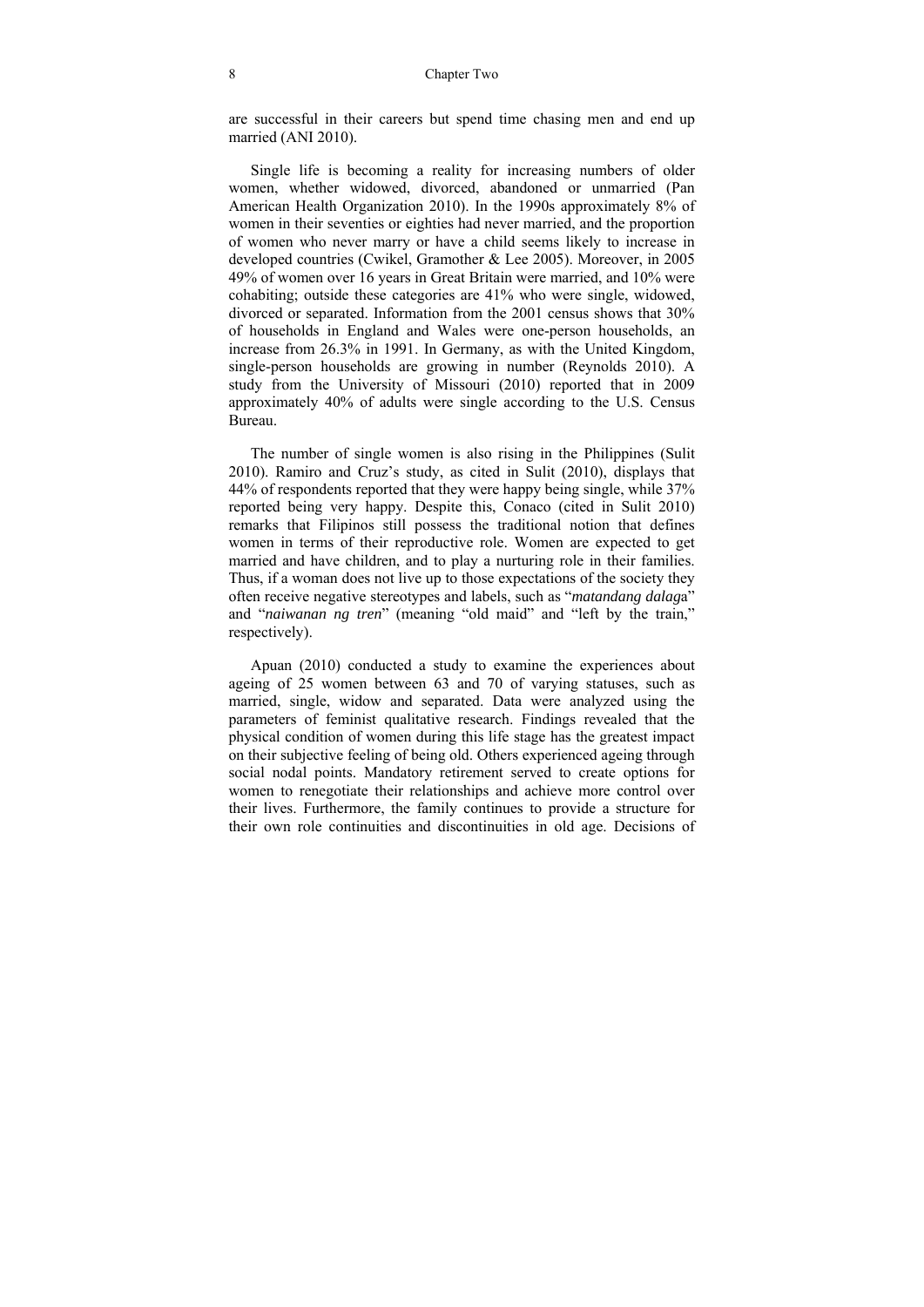older women to not perform the traditional roles is a manifestation of "resistance and empowerment" to the dominant male discourse.

## **The Ageing**

Population ageing is a global phenomenon due to improvements in basic health care and living conditions as well as a decline in fertility rates and rising longevity (Begum 2010). According to Birren and Fisher (1995), social scientists are interested in the changing course of life such as social roles, achievement and self-esteem. In addition, women tend to live about ten years longer than human males (Rossler, Kloeden & Rossler 1995). According to the World Health Organization (WHO), as of 2011 the life expectancy of males at birth is 67, and is 73 for females. Women are also more likely than men to spend the latter years of life alone (Meston 1997). In Europe, the proportion of people over 60 is growing fast—the 2001 census showed for the first time that there are more people aged 60 than there are children, that there has been an increase in older men and women living without a spouse, and a decline in those living with children or relatives (Womack 2007). Ruzek (2004) found that by 2030 the older population will double from 35.6 million in 2002 to 71.5 million, and the population of people 85 and older will more than double from 4.6 to 9.6 million. Moreover, the ageing of the population is a critical issue for women, specifically in relation to their health. In 2002, there were 20.8 million women aged 65 or older (Ruzek 2004). In Australia, women constitute a majority of the aged population and are more likely to be single in old age (Rosenman & Winocur 1990). This is in contrast to the Philippines, in which the proportion of the elderly remains low because of the relatively high fertility rate. The United Nations Department of Economics and Social Affairs, Population Division, reported that the fertility rate of the Philippines as of 2001 is 3.6. Moreover, Riley (1992) reported that Philippine households are large, and more than a third have seven or more numbers; this is estimated to rise to 7.68 million in 2025 (Biddlecom & Domingo 2004). The Philippines has one of the largest ageing populations in the Asia-Pacific region, with a total of 5.8 million senior citizens as of 2008 (Sanchez 2008).

Schuster and Ashburn (2007) account that behavioural patterns tend to remain stable through adulthood. Ageing individuals continue to make choices and select from the environment in line with their long-established needs. Considerable evidence shows that among women there is no sharp discontinuity of personality with age, appearing to remain consistent.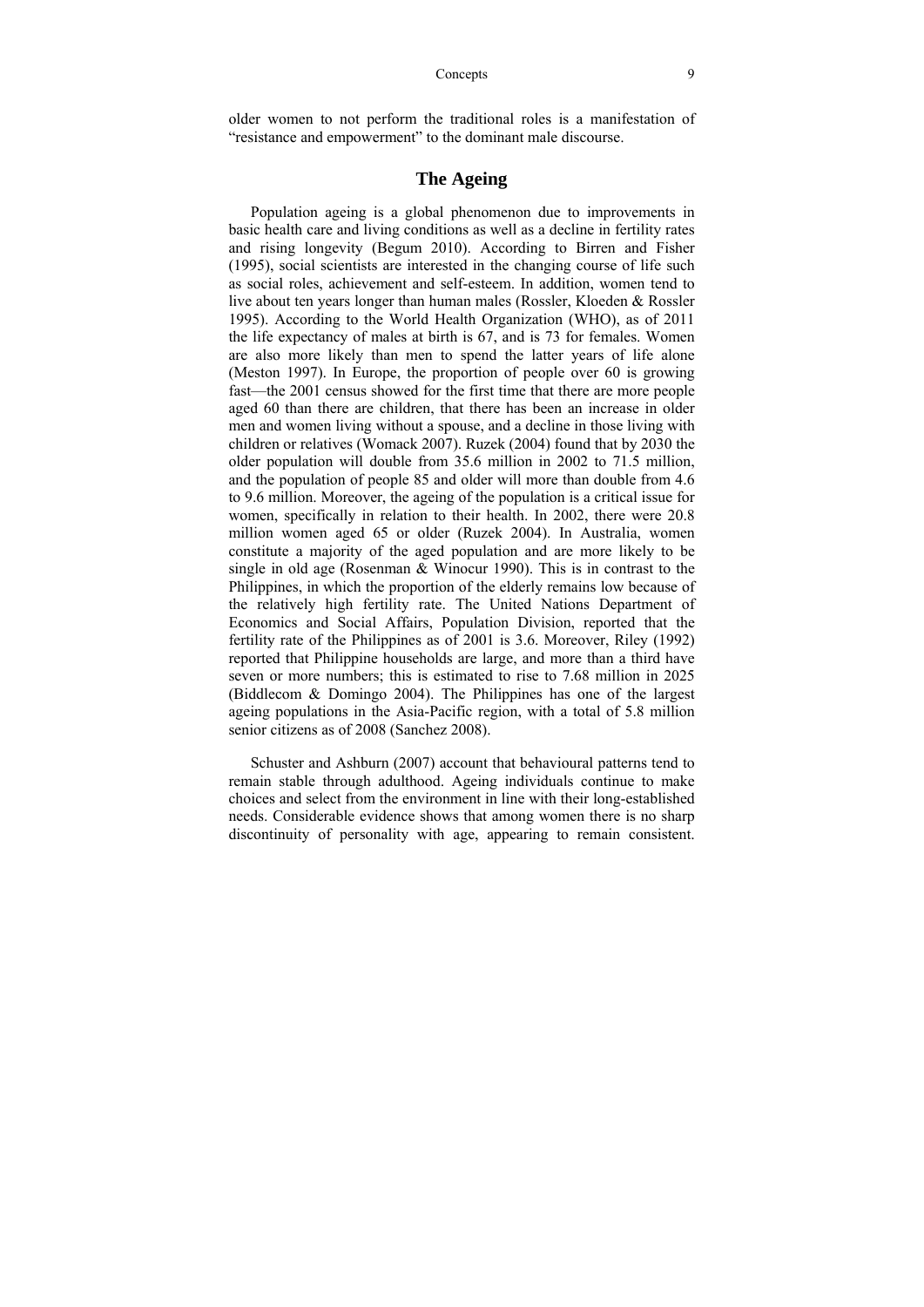#### 10 Chapter Two

Therefore, those characteristics that have been central to the personality seem to become even more clearly delineated, and those values the individuals have been cherishing become even more salient.

Schuster and Ashburn (2007) stress Erikson's theory on mastery of developmental task for old age, which results in ego integrity. Ego integrity indicates acceptance of the way one has to live, and continues to do so. It is the realization that the choices and decisions made while in various life stages were the best that the individual was capable of making at those points. Older adults who were not able to master their developmental task will experience ego despair. Ego despair is a condition where the older adult experiences conflict about the way one has and continues to live one's life, wherein the older adult broods about the "what ifs" in life.

Belsky (1984) provides a plausible explanation for the importance of reminiscence among the elderly based on Erikson's framework, which is seen as an important activity in old age. The thoughts about the past serve a very different aim, allowing the person to reach the ideal of ego integrity by coming to terms with what they have and have not achieved in life. Butler (cited in Belsky 1984) provides a critical value and universal nature of this type of reminiscence, termed life review.

Lefrancois (1999) explains that life review among the elderly becomes more urgent and universal because of the person's need to achieve a sense of meaningfulness and integrity. This feeling of integrity, along with a concomitant conquering of despair, result from a past evaluation as well as the future. Lefrancois also reported that the common themes the elderly looked forward to include continuing relationships with family and friends, and doing or seeing new things. Moreover, the elderly have far more experience with death involving close friends and relatives, and is the reason they are less likely to report a fear of dying. They have therefore been repeatedly compelled to think about death.

There are two salient theories about ageing: the disengagement theory and activity theory. The disengagement theory postulates that ageing produces a gradual withdrawal from the world on physical, psychological and social levels. It serves an important purpose of providing an opportunity for increased reflectiveness and decreased emotional investment in others at a time of life when social relationships will inevitably be ended by death. The activity theory posits that people who age most successfully are those who maintain the interests, activities, and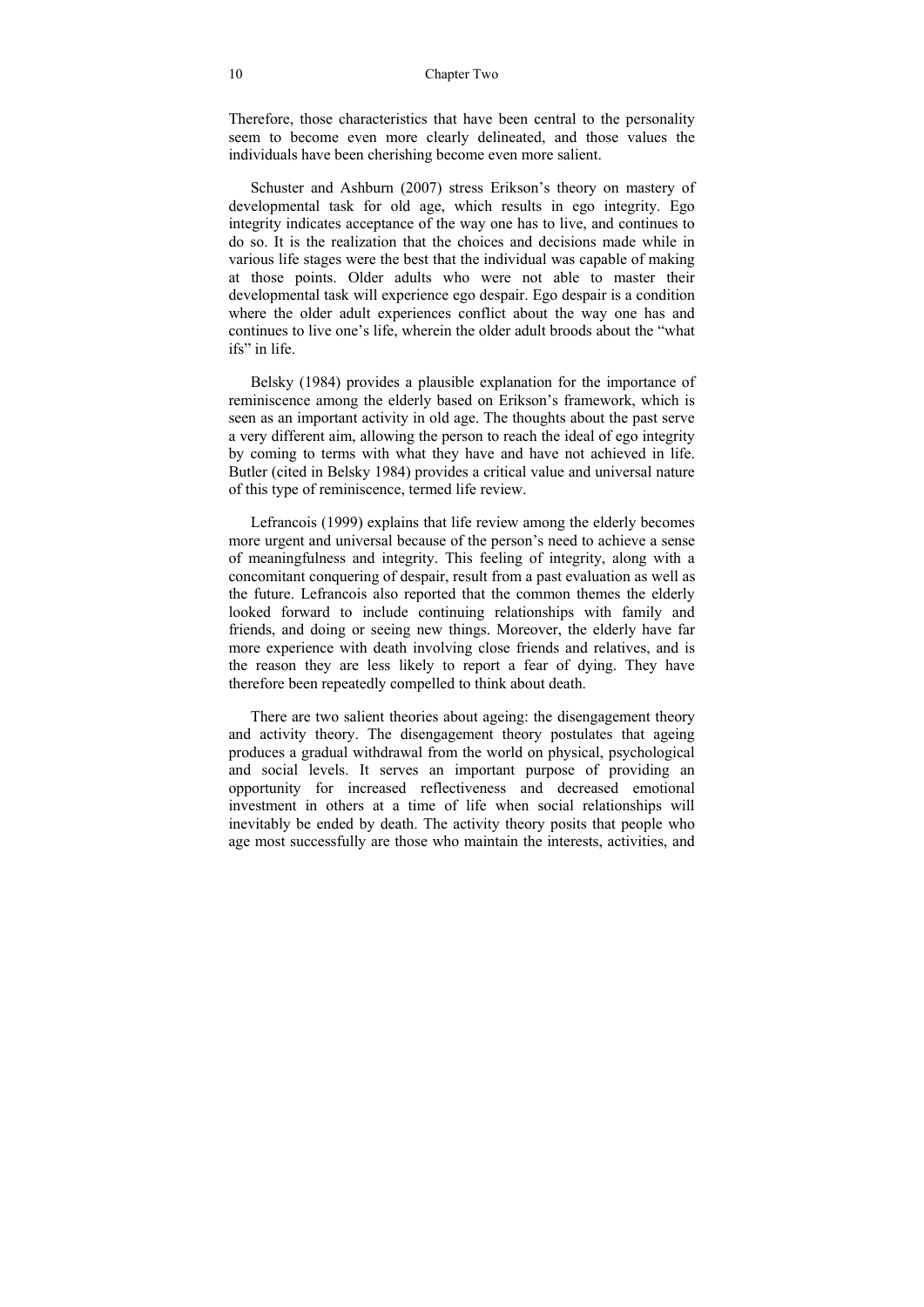level of social interaction they experienced during middle adulthood (Feldman 2005).

Rathus and Nevid (2006) report that the majority of people in their seventies report being generally satisfied with their lives. There is a relationship between social support and adjustment in old age. A study conducted by Whelen et al. (2006) shows that women ageing with physical disabilities and who participated in a brief, peer-led health promotion program displayed an improvement in self-efficacy, health behaviours and some measures of self-reported physical health relative to women in a wait-list control group. Furthermore, the social support and camaraderie that the women experienced during the study served to increase their awareness of both the value of such support and the inadequacy of their own social outlets.

Lazarus and DeLongis (1983) suggest that there is an inverse relationship between life events scores and age, which connotes that the frequency of major life changes decreases with age. Thus, much of the research in the area of stress and coping in ageing is concerned with life satisfaction among the elderly.

Kail and Cavanaugh (2007) classify old age into young-old (60−80) and oldest-old (80 and over). Young-old is characterized by increased life expectancy; more older people living longer and ageing successfully; substantial potential for physical and mental fitness with improvement in each generation; evidence of cognitive and emotional reserves on the ageing mind; high levels of emotional and personal well-being; and effective strategies to master the gains and losses of later life. Meanwhile, the oldest-old is characterized by sizeable losses in cognitive potential and ability to learn; increase in the negative effects of chronic stress; high prevalence of dementia, frailty, and multiple chronic conditions; and problems with quality of life and dying with dignity (Kail & Cavanaugh 2007).

## **Ageing and Illness**

Chronic diseases are long-term, progressive and incurable. The common chronic diseases among the elderly are arthritis, asthma, chronic bronchitis, diabetes, heart conditions, hernia of abdominal activity, hypertension without heart involvement, ulcer of the stomach or duodenum, impairment of back or spine, hearing impairment, and vision impairment, the causes of which are not definitely known. The emphasis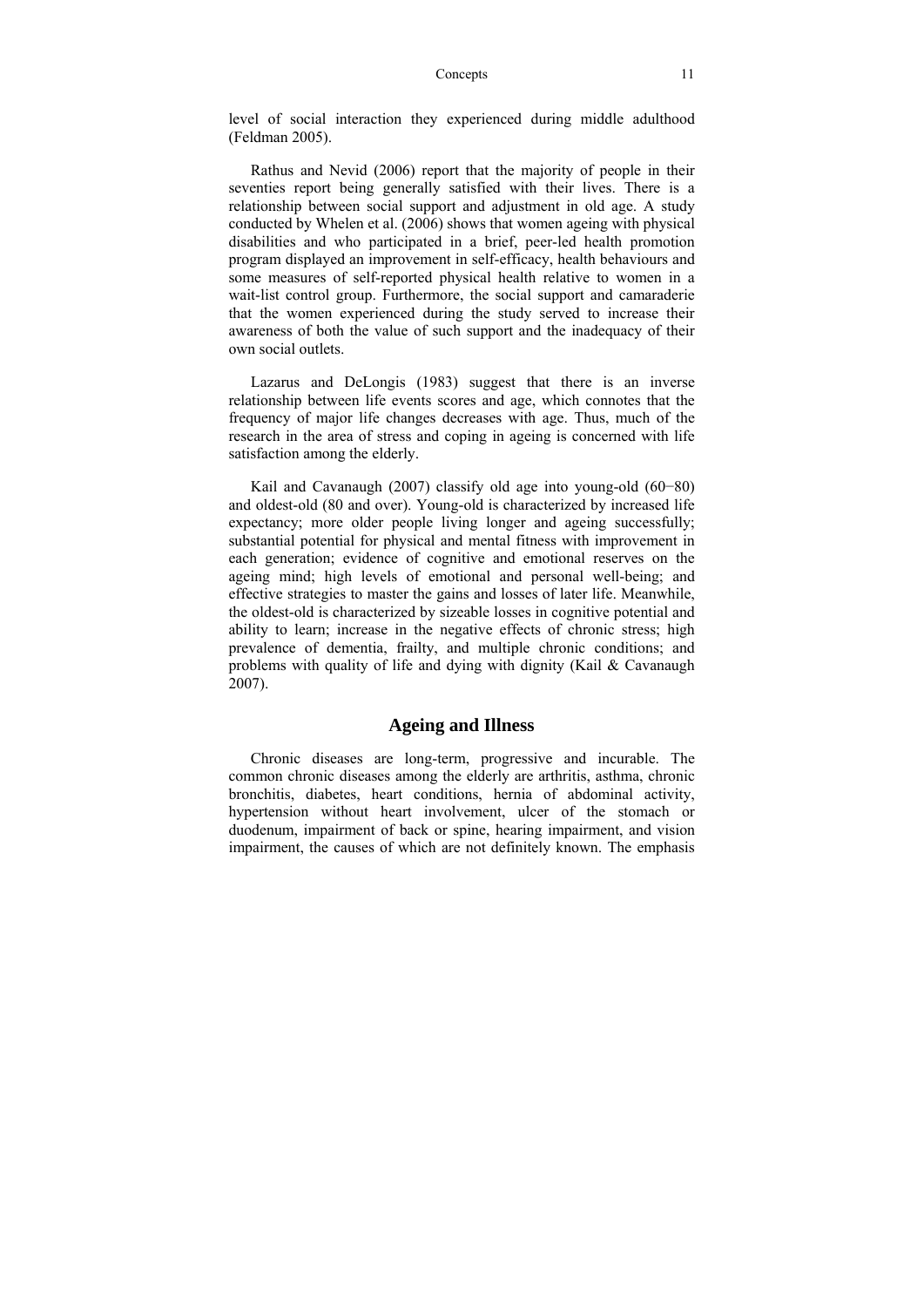in dealing with these conditions is on the possible prevention and longrange management, rather than the cure. Chronic diseases become increasingly prevalent in older age groups (Belsky 1984). In the United States estimates show that up to 75% of persons caring for older family or friends are female and that female caregivers spend up to 50% more time in caregiving than male caregivers. Twenty-five million caregivers provide care for seriously ill or disabled family members (Ruzek 2004). Moreover, changes in skin and hair, and to a lesser extent stiffness and loss of mobility, due to changes are reliable hallmarks of advancing age (Belsky 1984).

A study conducted by the National Population Health Survey in 1994– 1995 shows that people aged 75 and over are much more likely than other adults to have health problems and use health care services (Rosenberg & Moore 1997). Moreover, a study conducted across ten European countries about measures of health and labour market position demonstrates that some chronic diseases such as stroke, depression, diabetes, chronic lung disease, and musculoskeletal diseases were prevalent among unemployed and retired persons (Alavinia & Burdorf 2008). In the Philippines communicable diseases are widespread, and considering the weak resistance of the senior citizen, they have been more likely to suffer due to poverty and limited access and inadequate health services (Sanchez 2008).

In the Philippines a study conducted by Arrojado et al. (2009) about the level of independence in performing activities of daily living among older persons in Barangay Kauswagan, Cagayan de Oro City, shows that the degree of independence in performing activities of daily living in terms of bathing, dressing, toileting, transferring, continence and feeding is high based on age, gender, educational attainment and health status. Most of the respondents were aged 70–74 and suffering from metabolic disorders, particularly diabetes mellitus. Furthermore, an interpretative phenomenological analysis of textual data showed that women's bodies provided multiple indicators or symptoms of preclinical disability. The indicators revealed that the women and their bodies were out of sync with their environment, conspicuous during social activities, and vulnerable to becoming dependent on others to accomplish their daily activities (Lorenz 2009).

## **Self-concept**

Self-concept is a popular construct in the literature of psychology, and is defined in various ways. The most important distinction among the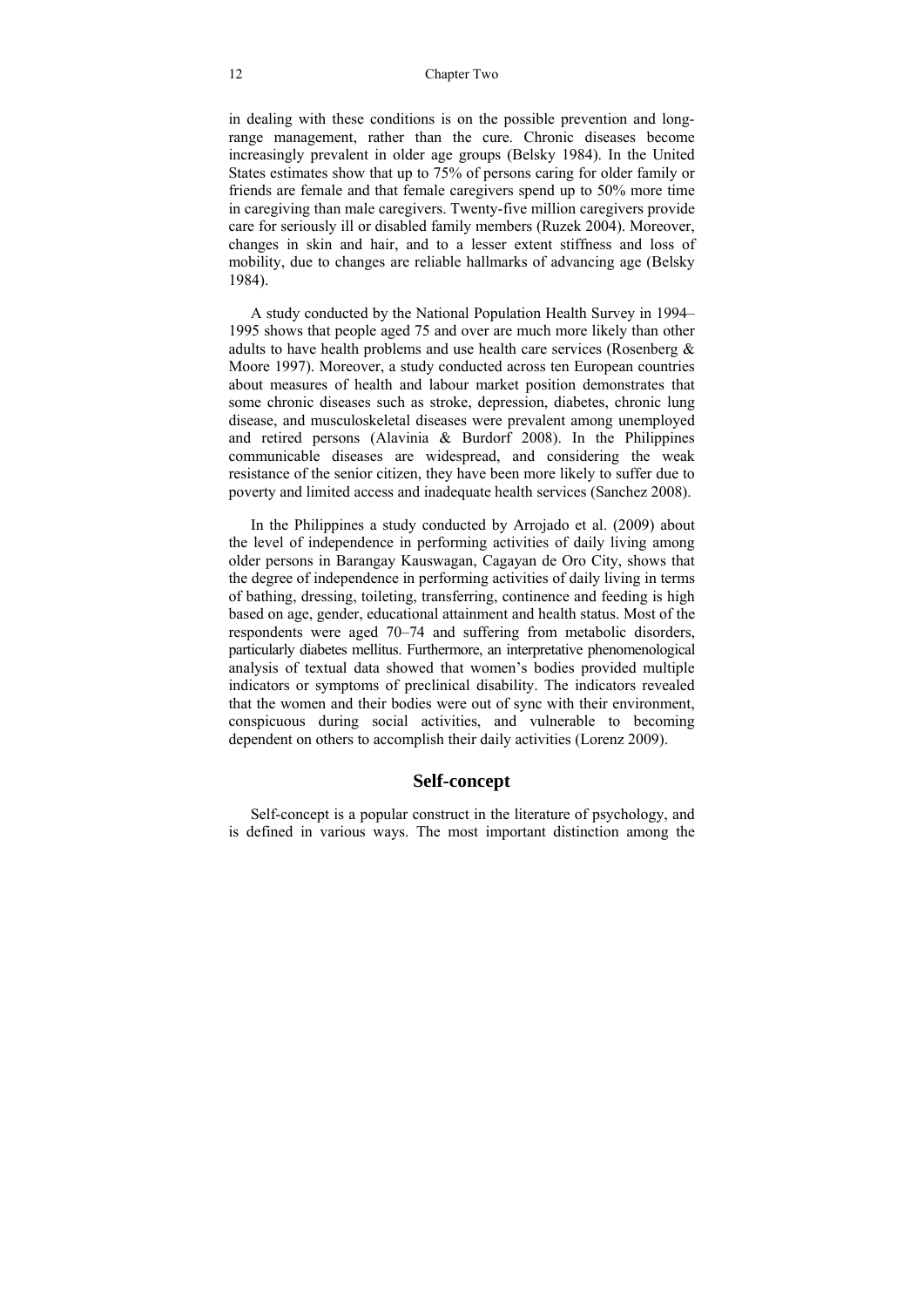various definitions of self-concept is whether it is defined based on the global characteristic of the person or based on specific domains of behaviour. The global view is the oldest or traditional way of defining self-concept, and is commonly used by counsellors and therapists. The assessments used for the global view are the Rosenberg Self-Esteem Scale, the Piers-Harris Children's Self-Concept Scale, and the Tennessee Self Concept Scale. In contrast, the specific domains or multifaceted models measure specific attributes such as academic self-concept, physical selfconcept, and so on. This has been supported in most researches in developmental and educational psychology. Self-concept is commonly assessed through self-report, the commonly used methods being rating scales, checklists, Q-sorts and free-response. The rating scale is the commonly used type of instrument. It is composed of statements to which respondents express a degree of agreement or disagreement, and the checklists involve having the respondents' check all the adjectives that they believe apply to themselves. This provides interesting qualitative measure. The Q-sort technique consists of one hundred or more cards, requiring the person to sort the cards that contain self-descriptors like "I am strong" into a predefined number of piles ranging from "most like me" to "least like me." The results can be evaluated using quantitative and qualitative methods. The free-response method requires respondents to complete partial statements (e.g. "I feel best when …"). This sentencecompletion task has been used by many counsellors because the openended, qualitative nature of the task allows a discussion with the client (Strein 1995).

Women over 60 feel happier and healthier living the single life, and are relieved from having to provide twenty-four-hour care for elderly husbands. In England, older women rated their health better if living alone rather than with a husband (Womack 2007). Older women who are never married are better off financially than previously married older women (widows, separated or divorced women). Every single woman reports the best health and the fewest disabilities, which are otherwise the major reasons for admission to long-term facilities (Unger 2010). As a minority group, subject to normative judgments of their sex-role behaviour, single women are vulnerable to prejudicial evaluations by married people of both sexes (Stolk & Brotherton 2010). Cwikel, Gramother and Lee (2010) find out that the most striking characteristic of single women in Australia is their high level of education, which is associated with fewer reported financial difficulties and a higher rate of private health insurance. Furthermore, they argue that there is no evidence to suggest that these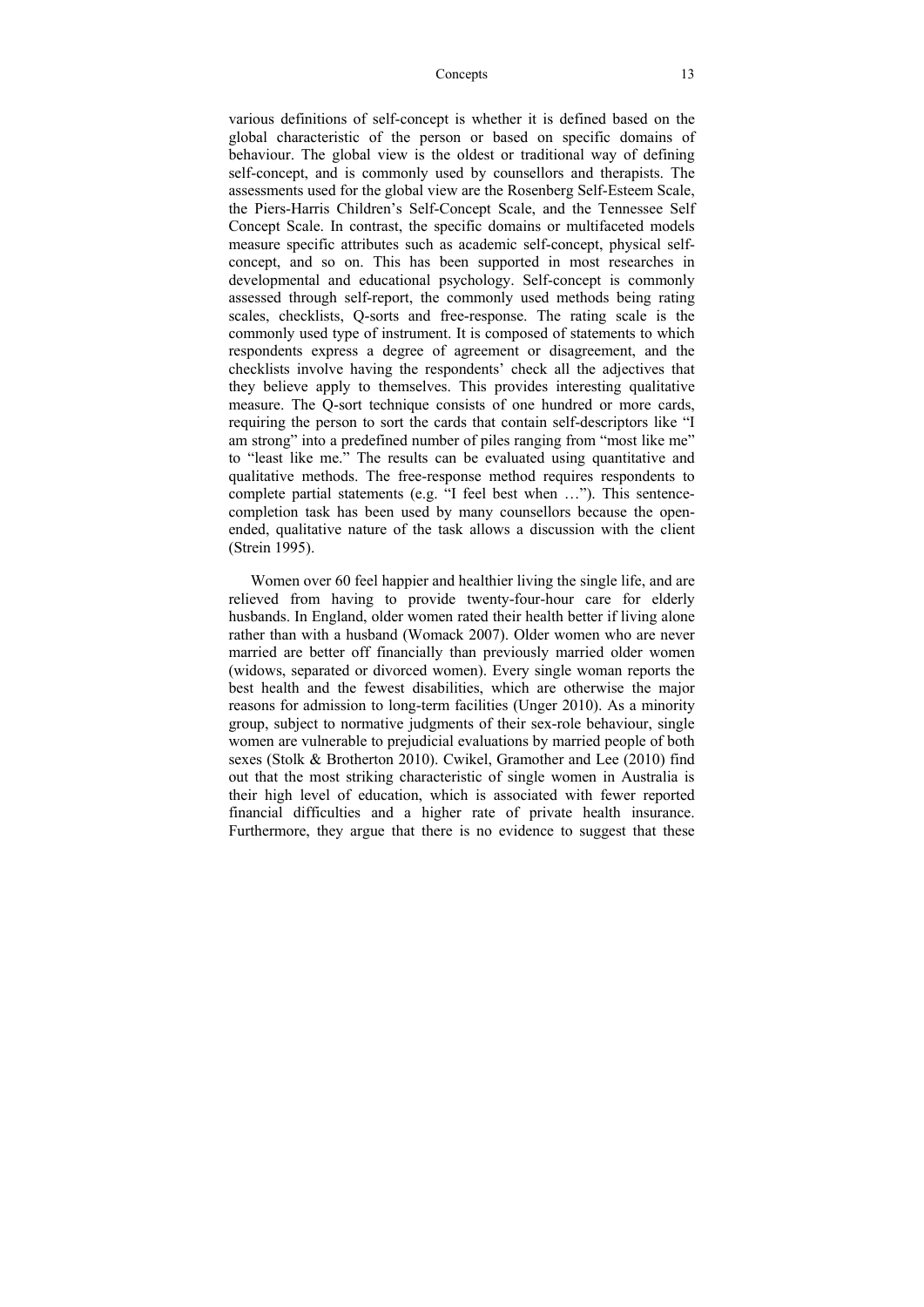women are a "problem" group; seemingly, their life experiences and opportunities prepare them for a successful and productive older age.

Oyekunle's (2010) study shows that the age of single women increases the perception that these women are "damaged," too picky, or should be pitied.

Studies of self-concept among older adults have yielded variable results, demonstrating that they are about as positive as those of their younger counterparts (Schuster  $&$  Ashburn 2007). Research suggests that older people are at least as satisfied with their lives as their younger counterparts (Carstensen 1996). Moreover, interviews with women using qualitative content analysis revealed four themes regarding the experiences of purpose in life when becoming a very old woman. The four themes are described as having a positive view of life, living in relation to God, having meaningful activities, and simply existing (Hedberg, Brulin & Alex 2009).

#### **Carl Rogers's Theory on Self-Concept**

Carl Rogers, a famous psychologist, discussed self-concept at length in his theory. Rogers, as cited in Hjelle & Ziegler (1992), describes selfconcept as the person's conception of the kind of person he or she is, often reflecting how we view ourselves in relation to the various roles we play in life. It includes not only our perceptions of what we are like but also what we think we ought to be. The development of self-concept goes through a process. Early in life, the self is a nonentity (does not exist); only the unitary, all-encompassing and undifferentiated phenomenal field is present, a general tendency toward differentiation, which is part of the actualizing process. The child gradually begins to distinguish themselves from the rest of the world. The process of differentiating the phenomenal field is recognized and felt as a distinct object of which one is aware and that accounts for the emergence of the person's self-concept in Rogers's theory. When the self is formed it is governed by the organismic valuing process alone, which serves as a monitoring system that keeps the human infant on course to need satisfaction. The structure of the self is subsequently shaped through interaction with the environment, particularly the environment composed of significant others. The content of a person's self-concept is a product of the socialization process.

The elements needed in the development of the individual's selfconcept are positive regard, conditions of worth and unconditional positive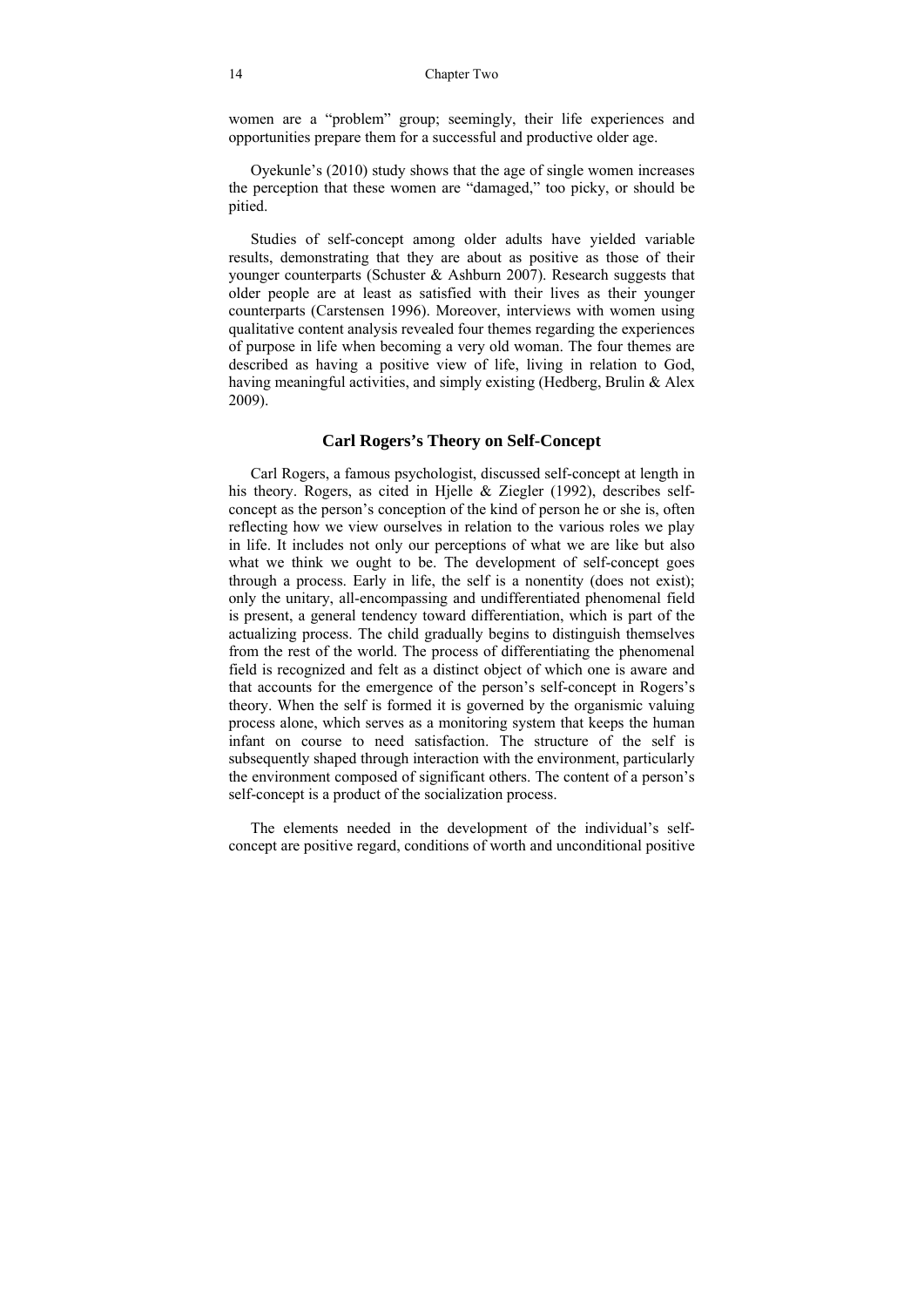regard. Need for positive regard is universal and develops as the awareness of the self emerges, being pervasive and persistent. It is also a learned need that develops out of the association of self-experiences with the satisfaction or frustration of the need for positive regard. The conditions of worth specify the circumstances under which children will experience positive regard. Conditions of worth imposed on a child are detrimental to his or her becoming a fully functioning person, since the child tries to attain standards set by others rather than to identify and attain what he or she wants to be. Rogers considered unconditional positive regard as the only way to interfere with a child's actualizing tendency, creating a family environment in which the child is prized and acknowledged for exactly what he or she is. Thus, unconditional positive regard provides the foundation for developing a fully functioning adult.

## **Coping**

The biopsychosocial model in health psychology assumes that health and illness are consequences of the interplay of biological, psychological and social factors. The macrolevel and microlevel processes interact to produce a state of health or illness, and the mind and body cannot be distinguished in such matters. The model has adopted a systems theory approach to health and illness (Taylor 2009), and is also used in the study as a means of categorizing the forms of coping for ageing single women.

Exercise is a form of physical activity that involves extreme muscle endurance. Gerontologists are increasingly recommending strength training in addition to aerobic activity and stretching for older adults, because exercise is an excellent way to maintain health, and researchers are continuing to document its positive effects on older adults. Exercise helps people to live independent lives with dignity in late adulthood.

Furthermore, the percentage of older adults who work part-time has steadily increased since 1960. Some individuals maintain their productivity throughout their lives. The older adult follows a work agenda and demonstrates highly creative skills (Santrock 1995).

Kail and Cavanaugh (2007) stress that older adults need friends because they serve as confidants and sources of support, in the same way that they keep in touch with their siblings. Social support coming from friends and family members helps single women cope with ageing.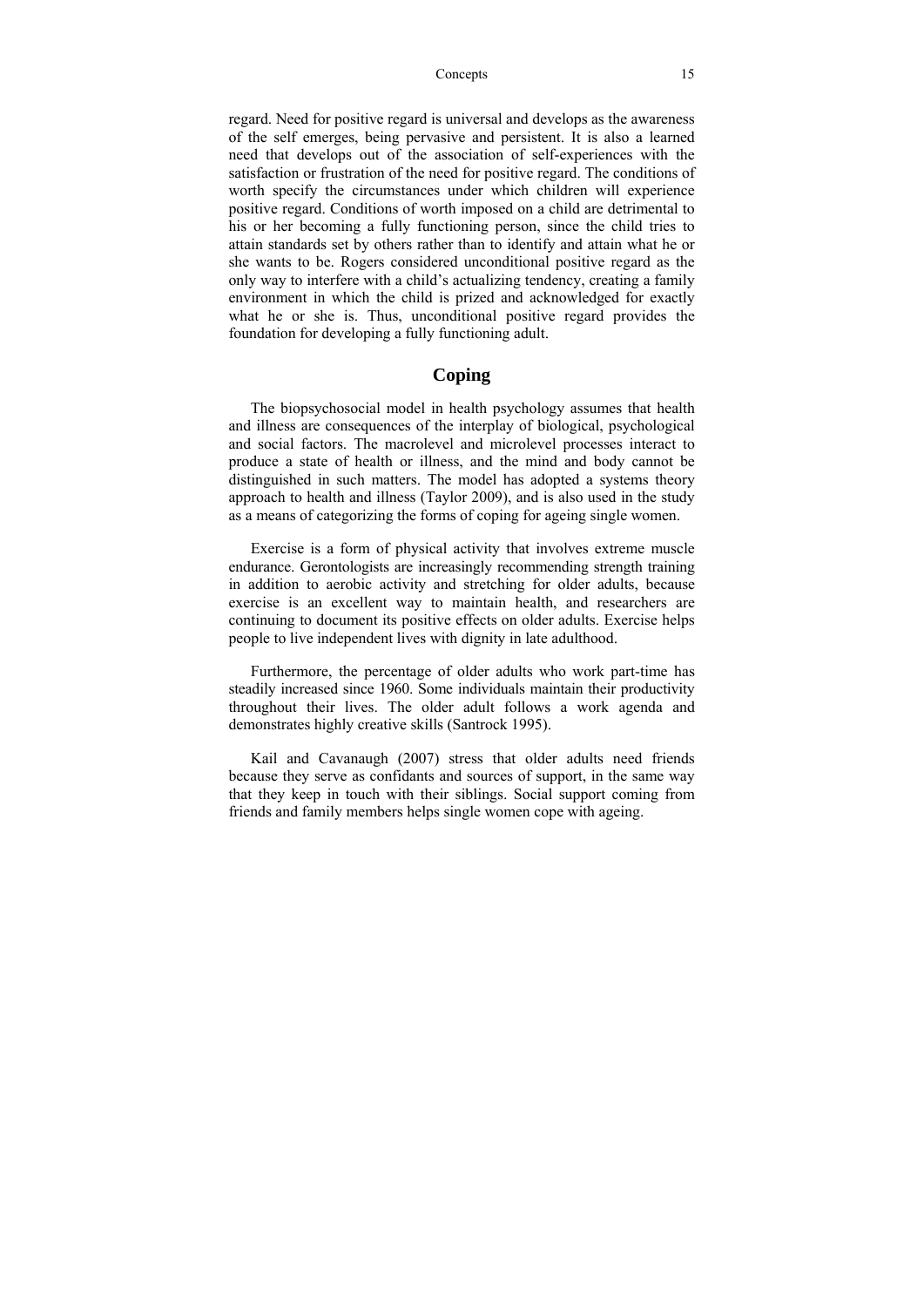#### 16 Chapter Two

In addition, spiritual support, which includes seeking pastoral care, participation in organized and non-organized religious activities, and expressing faith in a god who cares for people, has a key factor in understanding how older adults cope. Evidence shows that older adults who are involved in and committed to their faith have better physical and mental health. Spirituality also helps improve psychological well-being. When experiencing high levels of stress, people who rely on spiritual support report better personal well-being. In the Philippines, Roman Catholicism is the dominant religion, and the country boasts of being the only Christian nation in Asia (Miller 1982).

The continuity theory offers a plausible explanation of how the elderly can cope with their condition. According to the continuity theory, people tend to cope with daily life in later adulthood by applying familiar strategies based on past experience to maintain and preserve both internal and external structures. This means that people tend to keep doing whatever worked for them. Change becomes part of continuity as they build and link to their past life. Continuity can be either internal or external; internal continuity enables the person to see that how they are now is connected with their past, even if their current behaviour seems different. It provides feelings of competence, mastery, ego integrity and self-esteem. External continuity refers to remembered physical and social environments, role relationships and activities, explaining the importance of maintaining social activities and connections to people in late adulthood to cope with the changes brought about by ageing (Kail & Cavanaugh 2007).

### **States**

In an article about the myths of single women, Williams (2010) reports that although single women feel lonely 93% of them said that their independence was more important to their quality of life. Moreover, 81% of single women are not worried of ending up old, sick and alone. Hahn & Oishi (2010) report that women across ages and culture generally emphasize the importance of autonomy, competence and relatedness. Moreover, single women are an essential, if under recognized, adjunct to family life and public health because they are ready to help others, whether a widowed brother or orphaned children (Vicinus 2010).

Havighurst (2010) identifies the social and psychological needs of old age, such as loss of physical attractiveness, loss of supporting persons and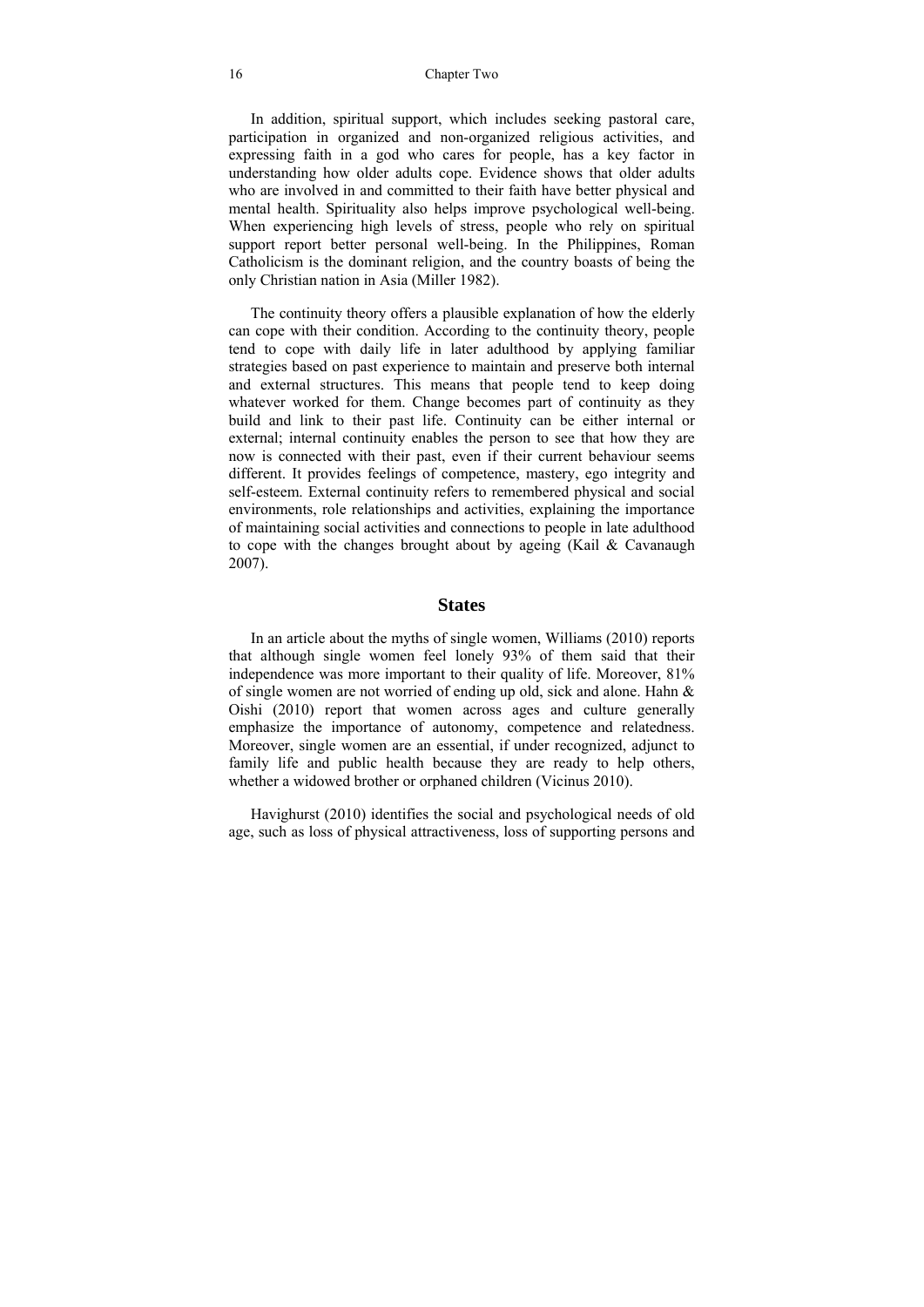loss of status. The Pan American Health Organization (2010) considers the mental health of old women to have a profound effect on their health, specifically the experience of depression and dependence on other family members. Furthermore, Ryff et al. (2006) document that the absence of illbeing, such as depressive symptoms or major depression, is no guarantee of possessing high well-being because some individuals show high levels of both ill-being and well-being, while others are free from major psychological disorders but lack meaningful life engagement.

Ebersole, Hess and Luggen (2004) identify the human needs and wellness of the elderly using Maslow's hierarchy of needs. The biologic and physiologic integrity recognizes the need for rest and relaxation. The elderly need to develop habits that encourage healthy bodily functions. The safety and security needs entail protection from contact with hazardous materials, contracting infectious conditions, and protection from injury. They need to follow established protocols and legal requirements. The needs for belongingness and attachment of the elderly correspond to the support they get from colleagues and family. Meanwhile, self-esteem and self-efficacy comprise the needs for competence, respect, leadership, adequate resources and opportunities. Lastly, the needs for selfactualization and transcendence require continuous learning, development of creative practice concepts, personal growth and enlightenment, spiritual growth and support from others, and intellectual stimulation.

### **Synthesis**

The rising number of ageing single women is a present-day phenomenon, a state of not being married and not living with a partner. Psychological and sociological theories provide frameworks that regulate behaviour. Single women are often caught between macro and social changes that encourage single life as an option and persistent cultural ideals that retain marriage as the ideal state. Traditional society perceives the married life as an ideal state. In modern society, while single women report that they are happy, social stigma still persists among these women. Thus, if a woman defies the traditional role of femaleness, she is often construed negatively.

As these women enter late adulthood they experience physiological and psychological changes. Accordingly, the body deteriorates. Signs of ageing, such as the appearance of white hair and wrinkles and manifestations of chronic diseases, are displayed. Chronic diseases are common among the ageing population, and they need to manage and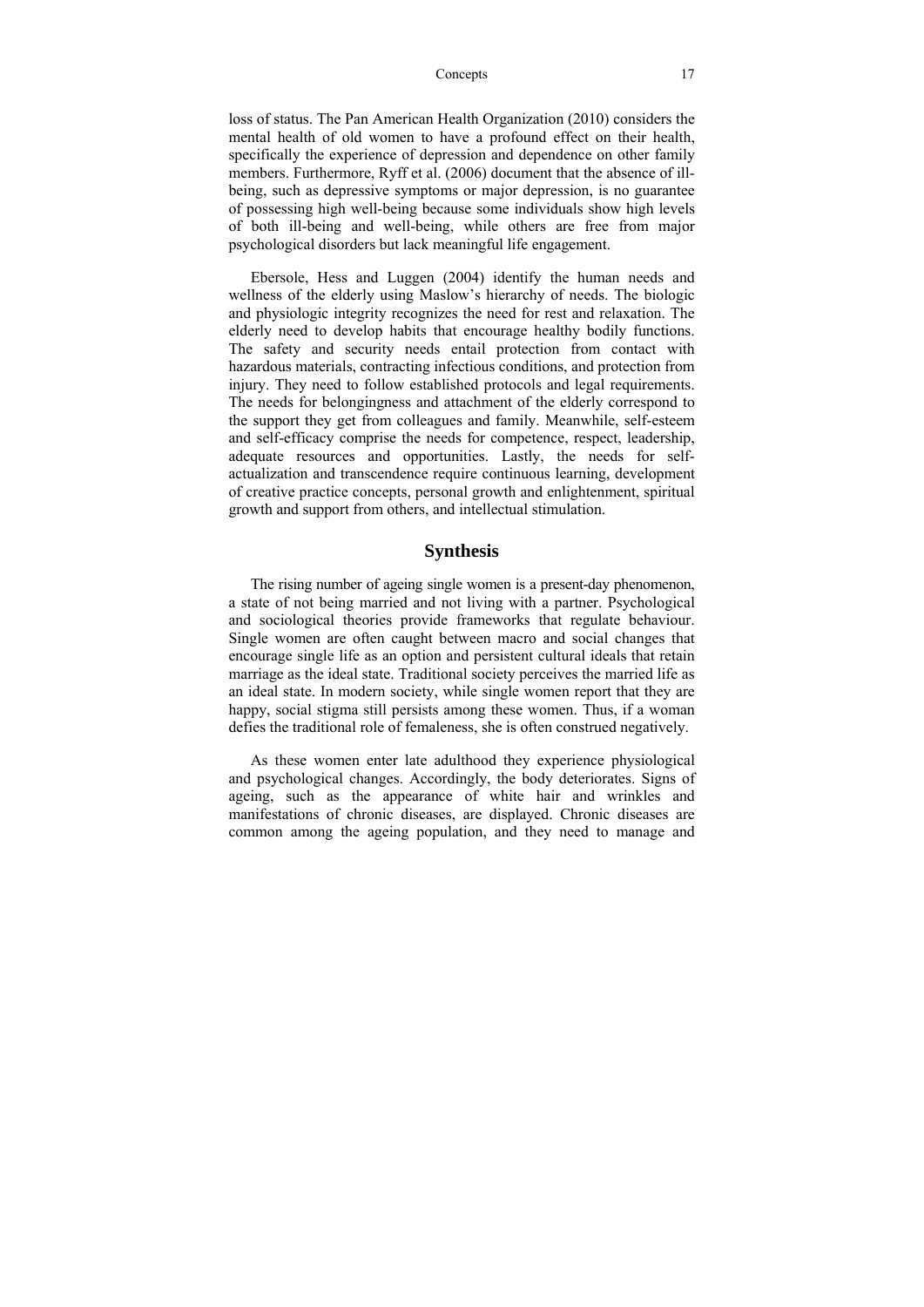#### 18 Chapter Two

prepare for these. On the other hand, behavioural patterns tend to remain stable throughout adulthood. Ageing individuals continue to make choices and select from the environment in line with their long-established needs.

The ageing population is classified into two categories, the young-old and the oldest-old. The young-old are best described as capable of performing daily activities. Meanwhile, the oldest-old are best described as having insufficient capability to perform daily activities and requiring supervision and help from caregivers, family members or relatives.

Studies about ageing emphasize mastery of social expectations based on Erikson's psychosocial theory. Older adults experience life-stage crisis outcomes of either ego integrity or ego despair. Ego integrity is the positive resolution of the individual based on the previous psychosocial stages. Conversely, ego despair is the negative resolution of the individual based on the previous psychosocial stages.

Studies have shown that women tend to be consistent with their personality as they age, and are also often viewed as powerful and controlling.

The book identifies self-concept, states and coping as concepts that look into the conditions of ageing single women. Self-concept is a popular construct in psychological literature, and can be defined based on global characteristics of the person or based on the specific domains of behaviour. It is measured using rating scales, checklists, Q-sorts and free-response.

With regard to the states of single women, studies show that women over 60 feel happier and healthier, are better off financially, and are satisfied with their lives, valuing their independence. They are also more willing to help family members in need, and have a positive self-concept.

Members of the ageing population usually engage in life review which is important in their need to achieve a sense of meaningfulness and integrity. They also look forward to continuing relationships with their family and friends as well as doing or seeing new things. They have several experiences with deaths that prepare them for it. Moreover, the theories of ageing, such as disengagement and activity, provide a framework on how the elderly relate to their environment, which enables them to age successfully.